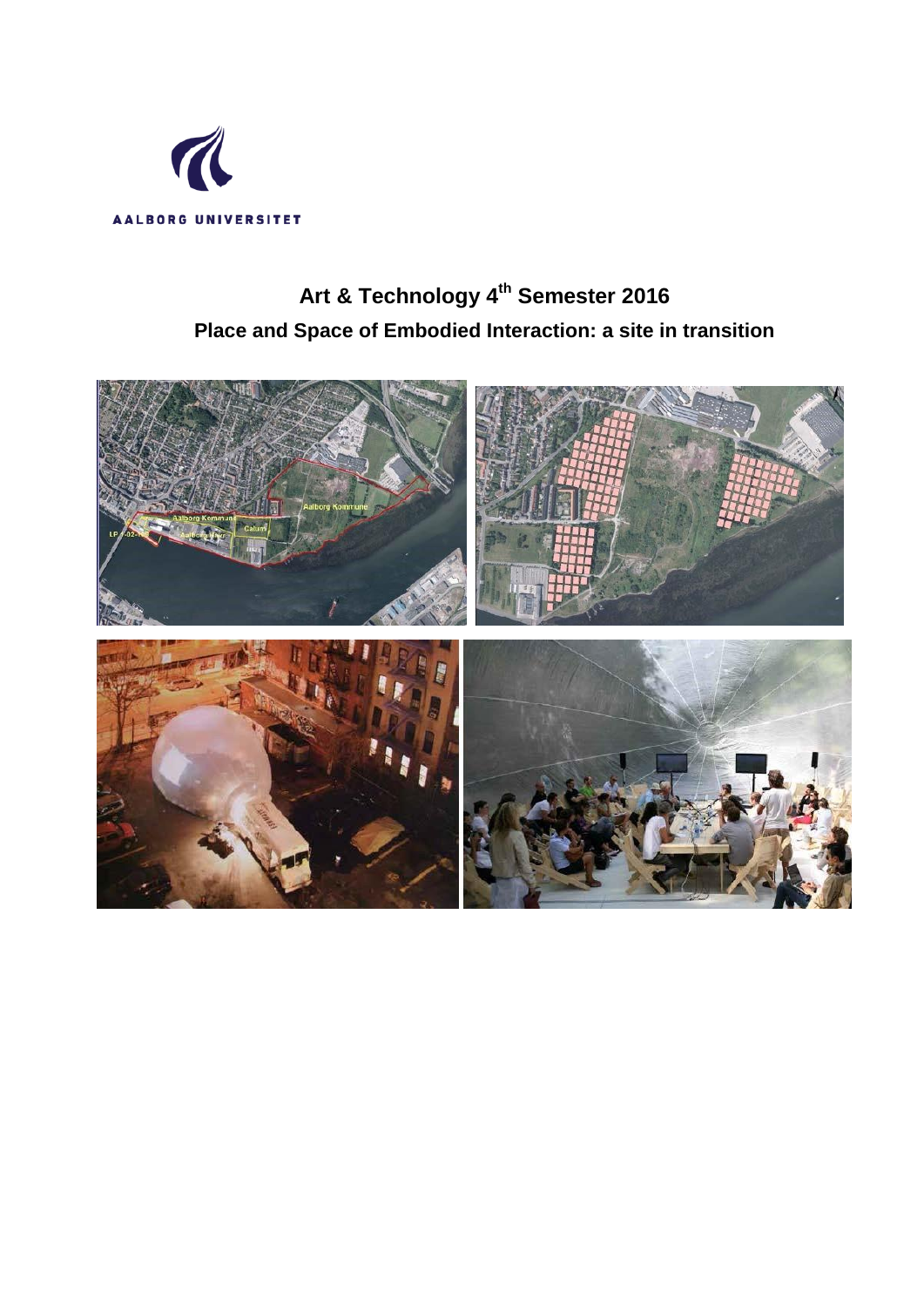## **Semester description**

## **Semester details:**

School: Communication, Art and Technology (CAT)

Study board: Art & Technology

Study regulations: BA Study Program in Art and Technology, Sept, 2016

## **Semester framework theme**

Place and Space of Embodied Interaction: a site in transition: We will address an actual opportunity for development in Aalborg this semester, working with the public-urban environment of Stigsborg Havnenfront [http://stigsborghavnefront.dk.](http://stigsborghavnefront.dk/) See Moodle for more information.

## **Edited from Architecture and Urban Development negotiations with Kommune.**

"As an ambiguous umbrella term Smart City deals with finding solutions for the grand challenges, such as sustainability, climate change, resource scarcity, energy security, inequality, civic involvement and participation etc. in an increasingly urbanised world. Politicians, government officials, policy makers, technologists and international corporations as well as citizens, NGOs and entrepreneurs, have primarily advanced the notion of Smart City. However, to a less degree Smart City has been on the agenda for professionals involved in the city making such as urban designers, architects, artists and planners. In this module we invite the students to think of Smart City, not only as a way of rationalising and optimising the city and its complex processes, but also as a way of creating more attractive, liveable, aesthetic, inspiring and resilient cities and urban environments for its inhabitants and their social, mental, physical and spiritual well-being.\*, Simon Wind, 2015.

The objective of this semester and the greater project itself, is to gain a deeper understanding of how artists, technologies and developments in cities (and all the people that pull these together) can work together to create better urban environments. There will be many agendas, for example, some will have emphasis on novel sensor and tracking technologies, others on interactive media and responsive environments, also mobile and digital network technologies. All these fall under the heading of Smart City to advance the creation of functional, attractive and responsive urban spaces as important and meaningful places in peoples everyday lives. Students will be introduced to the case of Stigsborg Habourfront in Aalborg and begin to think ideas of what they can add to the environment for the initial temporary influx of sports people and for longer term use of the urban environment solutions.

The students are tasked with developing designs that can accommodate temporary activities and facilitate leisure and social interaction to be deployed for a large sporting event in 2017 at selected sites in the Stigsborg Habourfront area. There will be a population influx of 20-25,000 people housed on the site. The housing and general facilities will be taken care of but the entertainment and relaxation facilities need addressing and this is where ArT4 (and Architecture and Urban Design) students come in.

On the front page you can see the very preliminary layout of tents for the DGI event in 2017.Each square is approx. 500m2 and is about 20-22 individual tents. Around the perimeter there will be "watchtowers" for fire hazard. You will have information sessions with the Kommune organisers and developers of other harbour front area so you get an overview of the whole project. Also we will work with the 4-5 sub-sites that are delegated for the students to work within.

Each group must work in close communication with their supervisor and the site, with the idea to exhibit a poster of the intended design and a prototype version of the intended interactive installation/environment (at Rendsburggade 14, 9000 Aalborg). Your poster will also be put into the larger pool of posters with Architecture and Urban design students with an opportunity be selected by Kommune and a larger panel to be built for summer, 2017 (they will have engineers etc. to build the real thing). We will need to work closely with stakeholders and other invested parties in the urban environment and address the theme of places (the site), embodied interaction combined with an interactive technologies focus. In addition, addressing a community of local stakeholders and the intended temporary population, students have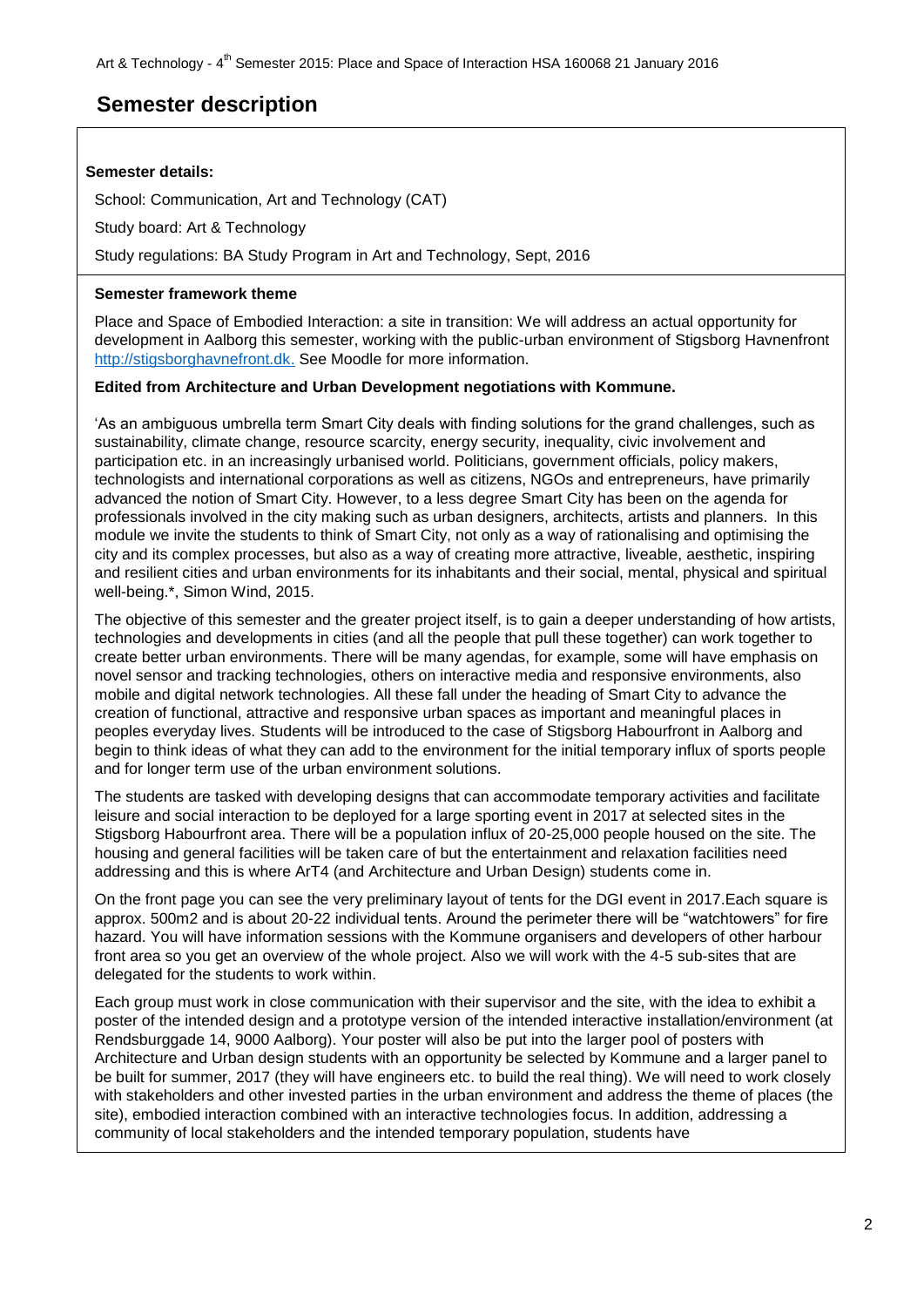potential to develop relationships with a more permanent set of authorities that can potentially support their work post-degree. Long term the site will be developed for permanent urban use, so there is also potential for design ideas to impact there.

All courses in the semester will support the project and semester theme. All learning stems from work undertaken in prior courses, supports future course work, fits within the larger program overview and extends the students to begin work with stakeholders and potential future work environments.

Semester organisation and time schedule

**Structure** 

This semester contains 3 modules

Module 12: "Place and Space of Embodied Interaction: a site in transition" (20 ECTS)

Module 13: "Art in Context II - Media Art Theory " (5 ECTS)

Module 14: "International Collaboration" (5 ECTS) (Module 14 is a solo module for 4th semester).

Content

The 3 modules will focus on addressing semester themes of interactivity and public-urban spaces. The content from the modules support the semester theme and projects.

For more detailed information about the content of the three modules on this semester, please see the relevant sections later in this guide.

All dates should be cross-checked with Moodle, which will hold the current version (in case of latechanges).

**Semester coordinator**: Ann Morrison, morrison@create.aau.dk, 9940 7452

**Secretariat assistance**: Anne Nielsen, amn@hum.aau.dk, 9940 9919

#### **Place and Space of Embodied Interaction**:

- Ann Morrison, morrison@create.aau.dk, 9940 7452
- Markus Löchtefeld
- Line Marie Bruun

## **Art in Context II - Media Art Theory and Media Art Theory & Analysis**,

- Elizabeth Anne Jochum

## **International Collaboration**

Palle Dahlstedt

## **Artistic and Academic Methodology IV (Interaction Design)**

Ann Morrison, morrison@create.aau.dk, 9940 7452

#### **Aesthetics and Interaction**

Markus Löchtefeld

## **Interactive Technologies**

Markus Löchtefeld

## **Digital Representation II-CAD and Spatial Animation**

Peter Skotte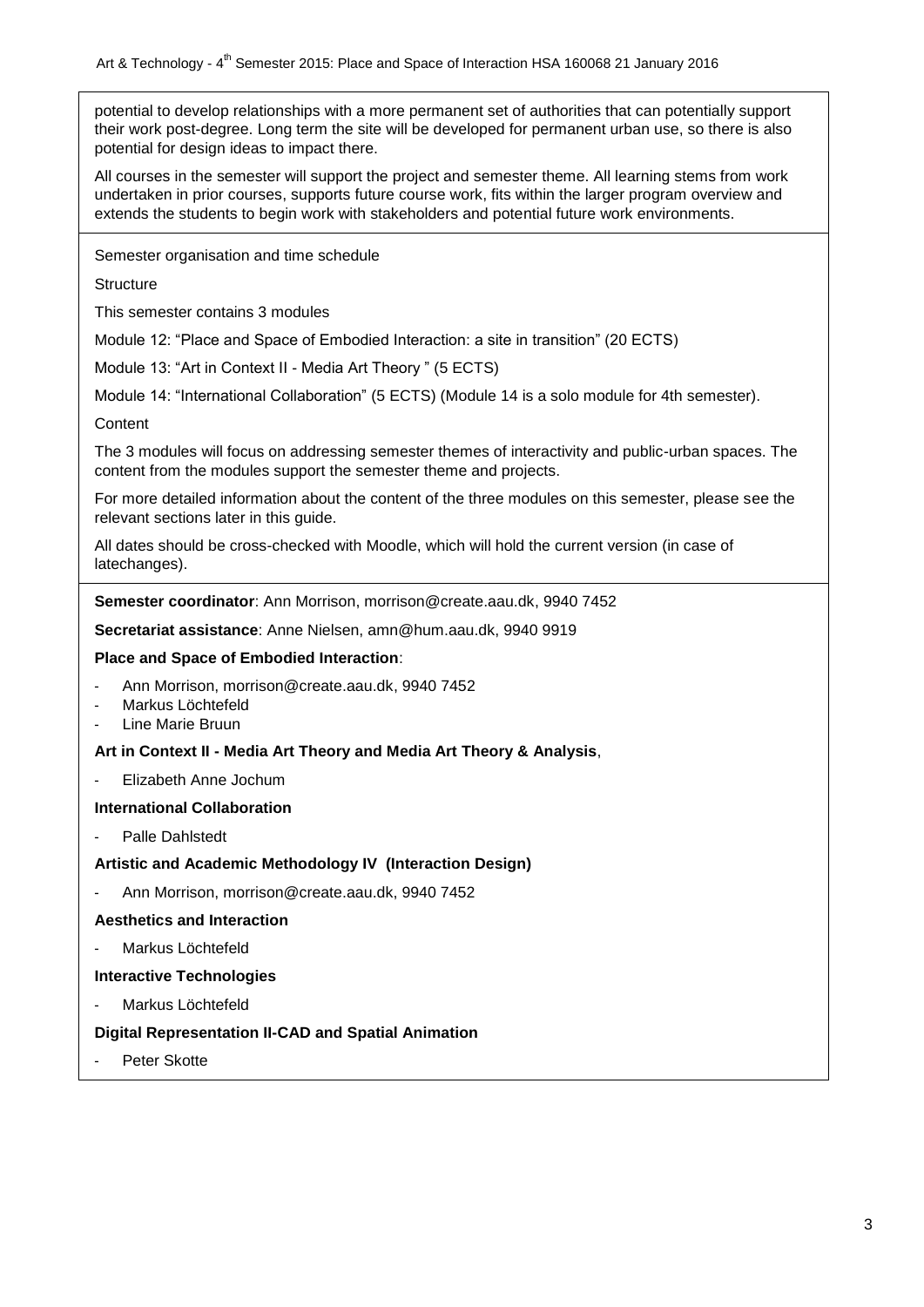## **Module 12 - Place and Space of Interaction (15 ECTS project)+(5 ECTS courses) – 20 ECTS (HSA440023H)**

Location: 4th semester

Module coordinator

Ann Morrison

Supervisors: Markus Löchtefeld, Line Marie Bruun and Ann Morrison

Type and language

Project module with support courses, Project work in groups

Language of instruction: English

#### **Objectives**

This semester, students will divide themselves into groups of four to five students and each group will work on a single project with the goal of creating an interactive art installation and/or performance to be included in an exhibition to be held for 2 evenings in Rendsburggade 14, 9000 Aalborg, and the main content will address the site Stigsborg Havnenfront.

This exhibition will be called "Place and Space of Embodied Interaction: a site in transition". Each project group will be required to focus on interactive element(s), the experience for the audience and the specificity of the urban (public) site (and its temporary and/or future use) as essential elements of their, interactive installation that promotes, provokes, stand in opposition to, symbolises or represents in some form a space of interaction and transformation. This semester we will exhibit in week 20 (Thursday and Friday, 19 & 20.05.2016) (please check for any date changes in Moodle calendar. Where there are conflicting dates Moodle calendar will be assumed to be the latest corrected version).

Students must work closely with supervisors and the nature of (and the stakeholders of) the public site in order to ensure that their installation is approvable for being set up at the site (for example, in a public space safety issues must be considered).

Note that approval for installation and inclusion in the Place and Space of Interaction exhibition is a requirement for passing this semester.

The objective of module 5: "Place and Space of Embodied Interaction" is to introduce the students to problem areas and designing solutions in relation to embodied interaction in interactive space, places and installations.

During this module, students should acquire:

basic knowledge about

creation of interactive spaces and installations that encourage embodied activity and an understanding of the situated locale

cybernetic technologies that support active participation

mechanical and electronic technologies for the creation of experience and interaction

methods and tools for the processing of auditive, tactile and visual information for the support of active interaction by participants within the installation

skills in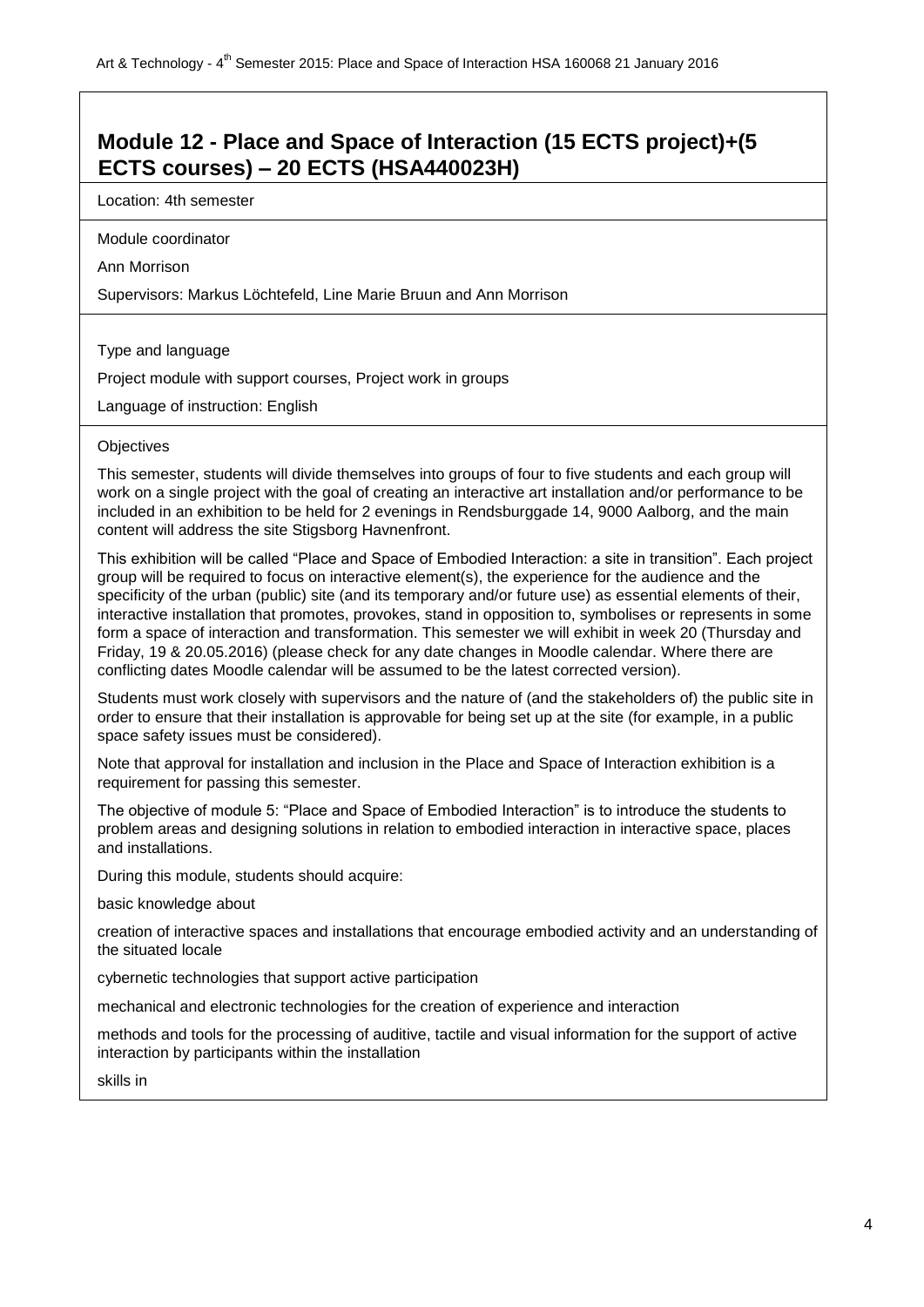identifying and formulating an art problem within the theme "Place and Space of Embodied Interaction" possibly including cooperation with external user groups

analyzing the problem and developing alternative concepts for a defined problem within a defined context

the application of audio and other technologies in connection with the design of content for interactive installations and spaces

identifying, developing and describing the interaction between audio and spatial effects, choice of materials and technological solutions with a view to achieving clear aesthetic expressions and motivating embodied performance

selecting appropriate methods in connection with the development of artefacts competencies in

the creation of interactive spaces and installations with an artistic quality in terms of architecture, interaction patterns, and soundscapes

architectural and artistic methodology, including interaction between technology, choice of materials and aesthetic expressions

the use of interactive technologies, including control of media, light and sound

contextualising own artistic solutions (to state-of-art, socio-cultural requisites and consequences, art theoretical and aesthetic dimensions, etc.)

describing the completed design at a professional level, and communicating this to external cooperation partners

identifying own learning needs and to structure own learning related to the theme of the module

Academic content and conjunction with other modules/semesters

Module contents: The module will be conducted as a series of experiments with interactive installations in a particular architectural context. This may be an urban place or stage, architectural setting, a community environment, an exhibition space, etc., (see this year"s theme to specifically address this) where artistic installations are created and tested in relation to providing participant experiences of various kinds (such as the orchestration of social relations, learning experiences, sensory and aesthetic experiences, actionreaction patterns, etc.) In this regard, modalities such as architectural constructs, spatial atmospheres, sound, image, various interactive technologies, and embedded intelligence systems are investigated and applied. The work builds on avenues explored in prior semesters, adding addressing architecture and audio as concerns within the work process, and leads into further work explored in future semesters.

Courses:

In connection with the module, courses may be offered within the following areas:

Artistic and Academic Methodology IV (Interaction Design)

Interactive Technologies

Digital Representation II-CAD and Spatial Animation

Aesthetics and Interaction

Scope and expected performance

The expected scope of the module in terms of ECTS load. This comprises number of teaching hours, exercises, preparation time, travel activity (if applicable) etc.

Total workload: 20 ECTS = 550 hours

15 ECTS project work =412,5 hours

5 ECTS courses=137,5 hours

Digital Representation II 2 ECTS=55 hours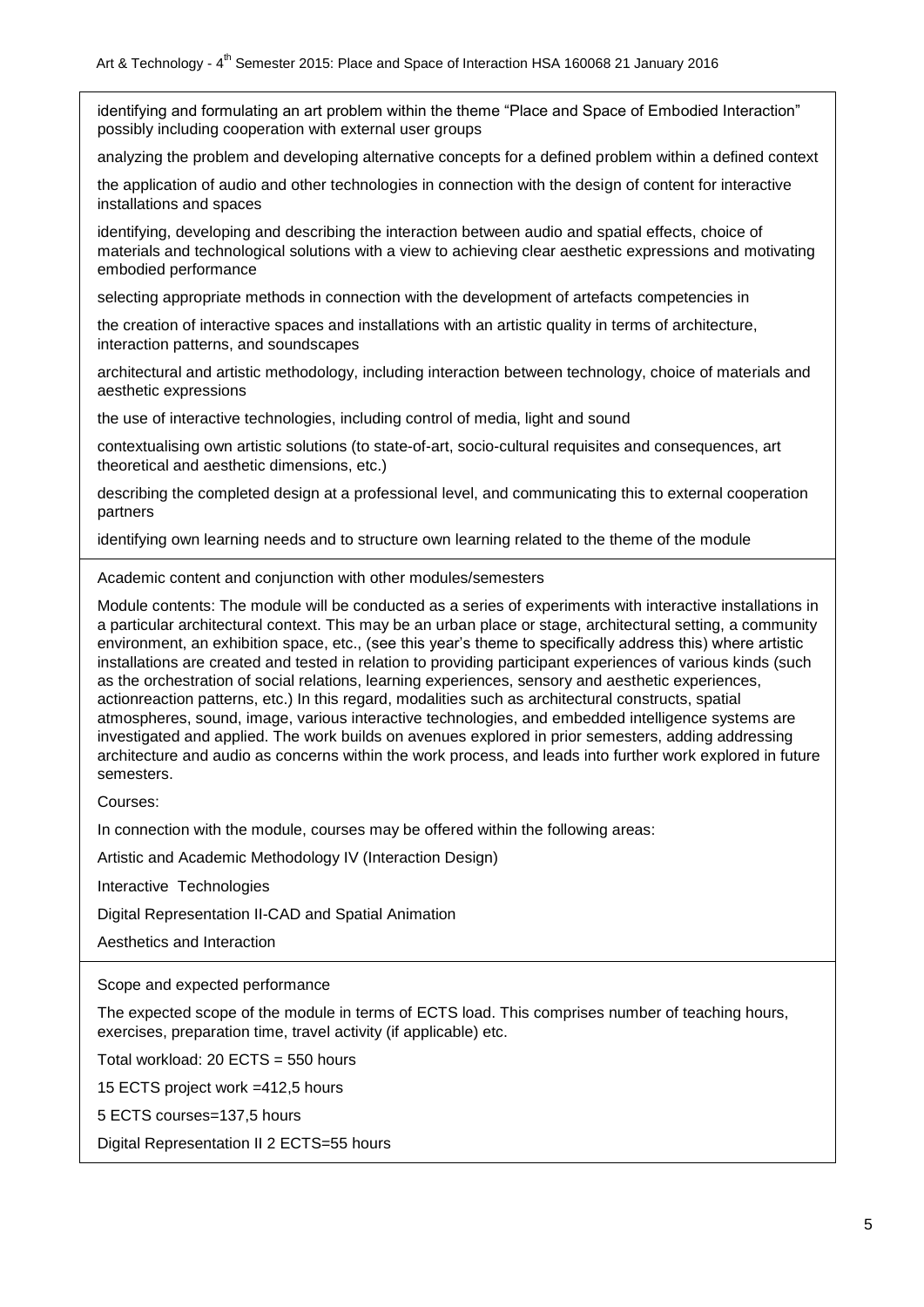| Teaching hours 8x2x45min=24hours               |
|------------------------------------------------|
| Work shop activities                           |
| Preparation                                    |
| Interaction Design AAM 1 ECTS = 27,5 hours     |
| Teaching hours 4x2x45min=12 hours              |
| Work shop activities                           |
| Preparation                                    |
| Interactive Technologies 1 ECTS = 27,5 hours   |
| Teaching hours 4x2x45min=12 hours              |
| Work shop activities                           |
| Preparation                                    |
| Aesthetics and Interaction 1 ECTS = 27,5 hours |
| Teaching hours 4x2x45min=12 hours              |
| Work shop activities Preparation               |
| Participants                                   |
| ArT4                                           |
| Prerequisites for participation                |
| Passing prior semester load or equivalence.    |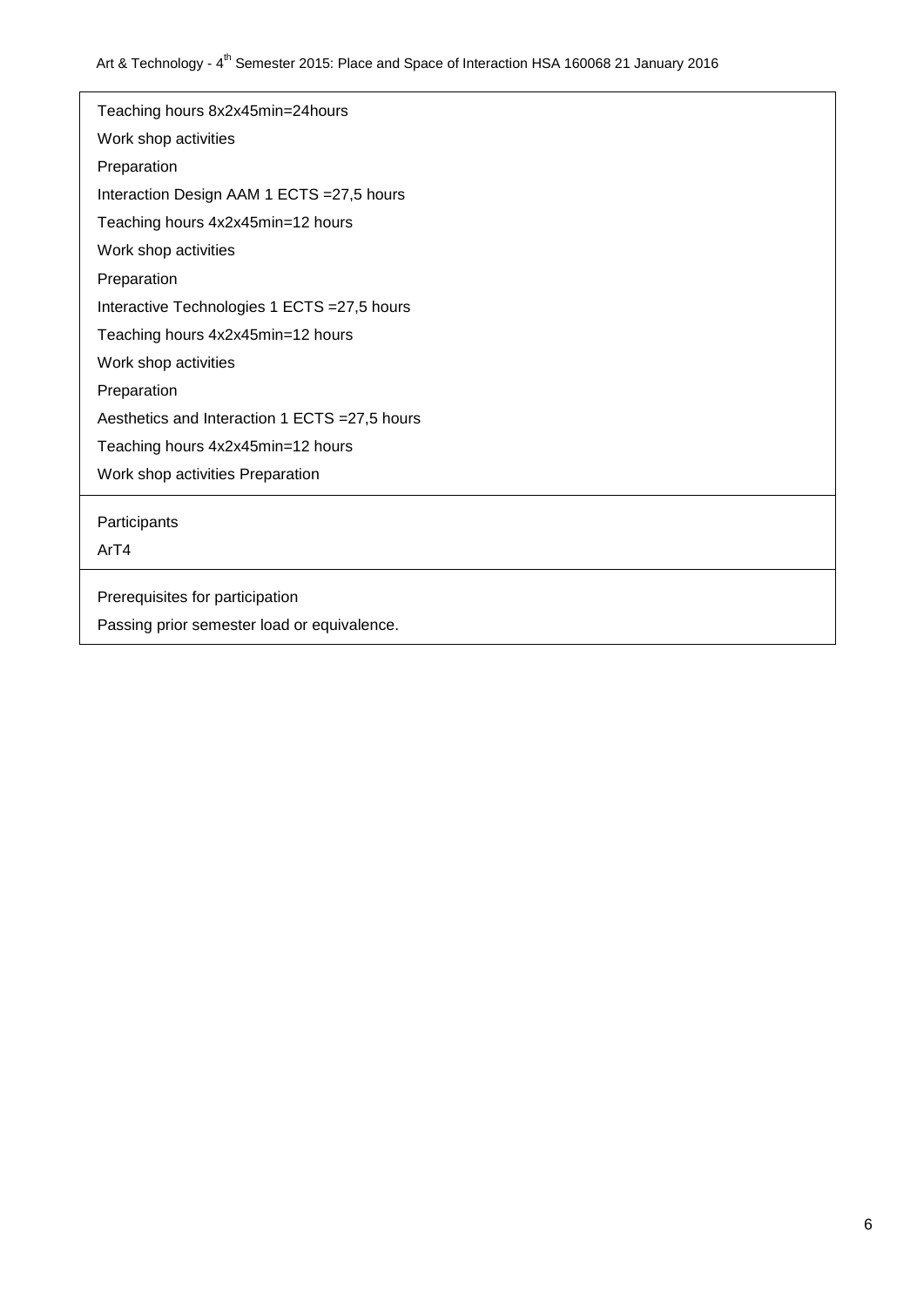## **Artistic and Academic Methodology IV (Interaction Design) 1 ECTS**

## Lecturer(s): Ann Morrison

Purpose and goals: A goal for artists working with technology is to integrate Interaction Design principles into their interactive installations and artefacts. That is, to strive to create meaningful

relationships between the people who interact with the interactive systems that operate at the heart of the environments that are created. Interaction Design is useful for artists to develop a richer understanding of the experience for their participants and to improve the interactive systems they design and implement.

Literature: Fieldwork for Design: Theory and Practice by David Randall Richard Harper and Mark Rouncefield. Slides and other resources will be made available on moodle.

Assessment: Students will do practical exercises on the methods presented in the lecture in class. Documents produced for this course may be included as part of the final report, but need to be identified as content from this course.

### **Session 1: Identify design, artistic, and interaction design goals.**

Lecture and workshop

Lecturer: Ann Morrison

Content: Identification of the design problem(s) addressed in the project. Identification of the artistic goals that are the focus of the "work" proposed for this space. Identification and unpacking of the kinds of interactions the proposed work will effect for the participants.

Assignments: As above. Each group will work on identifying design problems, artistic goals and the intended interaction design for their project.

Literature: Chapters 2, Fieldwork for Design: Theory and Practice by David Randall Richard Harper and Mark Rouncefield.

#### **Session 2: Observation methods**.

Lecture and workshop

Lecturer: Ann Morrison

Content: Methods: Note-taking, photographs and/or videos. Focus and observation in situ without disrupting "natural" behaviour of the space. Design open-ended interviews and questionnaires. Identify artistic and design focus for observation.

Assignments: As above. Discuss and identify the priorities and focus of observations for your own project. Design and develop methods to use for sessions 3 & 4.

Hand in work from Sessions 1 and 2 for comment and feedback, in preparation for implementation in sessions 3&4.

Literature: Chapters 2, Fieldwork for Design: Theory and Practice by David Randall Richard Harper and Mark Rouncefield.

#### **Session 3: Ethnography: Study of stakeholders in situ I.**

Workshop at exhibition site

Lecturer: Ann Morrison

Content: Set up a low/fi life size version of the intended installation at the site. Each group acts as participants in each others work. Observation of the groups and individuals as they naturally move, interact in and use the space by project groups; observation by taking notes, photographs and/or videos. Assignments: Integrate observations and analysis of data collected into project work

Literature: Chapter 6. Ethnography and How to Do It, Fieldwork for Design: Theory and Practice by David Randall Richard Harper and Mark Rouncefield.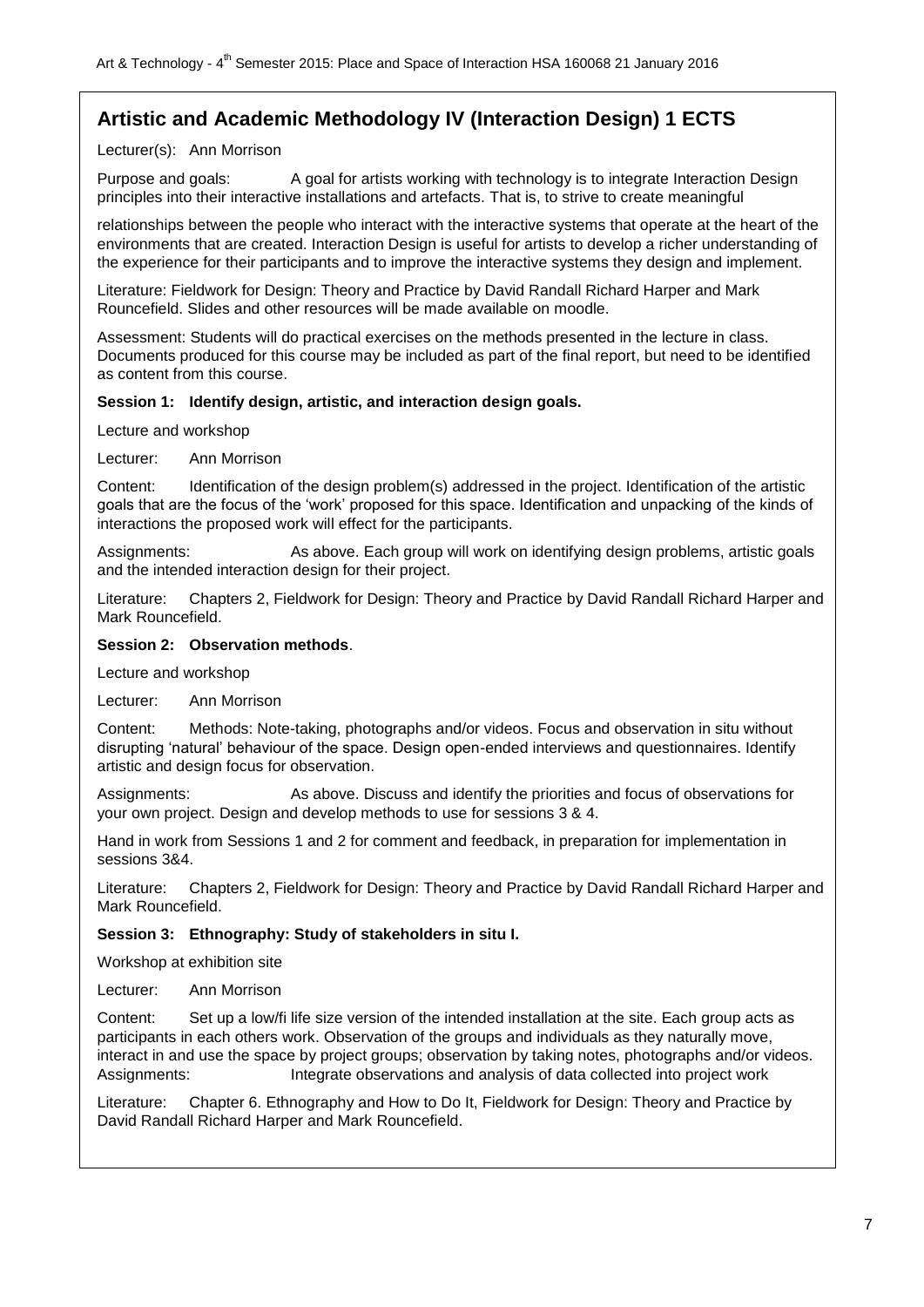### **Session 4: Ethnography: Study of stakeholders in situ II**

Workshop at exhibition site

Lecturer: Ann Morrison

Content: Discuss findings in groups and narrow in on emergent findings. Critically reflect on own and other groups work. Continue with more honed observation focus. Identify interactions that occur naturally and fine-tune your own project from findings this day and from prolonged site observation.

Assignments: Integrate observations and analysis of data collected into project work.

Literature: Chapter 6. Ethnography and How to Do It, Fieldwork for Design: Theory and Practice by David Randall Richard Harper and Mark Rouncefield.

## **Digital representation II (CAD II - spatial animation) 2 ECTS**

Lecturers: Peter Skotte

#### **Purpose and goals**:

Students will get a basic to intermediate knowledge in simple design and animation principles through hands-on exercises. Learn how to model simple 3D scenes to assist in making up a virtual design of their own installations. Learn how to animate these and add "life" to the 3D scene and replicate intended interaction.

#### **Assessment**

Satisfactory completion of assignments given during the course. These assignments should be submitted to the course-leader. The collected assignments will be evaluated by the course-leader and the student will be awarded either a pass or a fail for the course. Students are required to present their final work in the final class session and be prepared to present their ongoing work throughout the course sessions.

#### **Title 1-8: CAD 2 – Spatial Animation**.

Lecturer: Peter Skotte Content: CAD2-1 – Installing and exploring 3D software (Maya) http://www.autodesk.com/education/home Getting familiar with the Maya interface Setup a project. Maya workflow CAD2-2 – Modeling 1 Polygons, edges and verticies vs NURBS Creating polygonal objects Selecting polygonal components Box modeling. Soft selection, Reflection Boolean operations

CAD2-3 – Modeling 2

**Extrude** 

Bevel

Edge loops

Mirroring

Using paths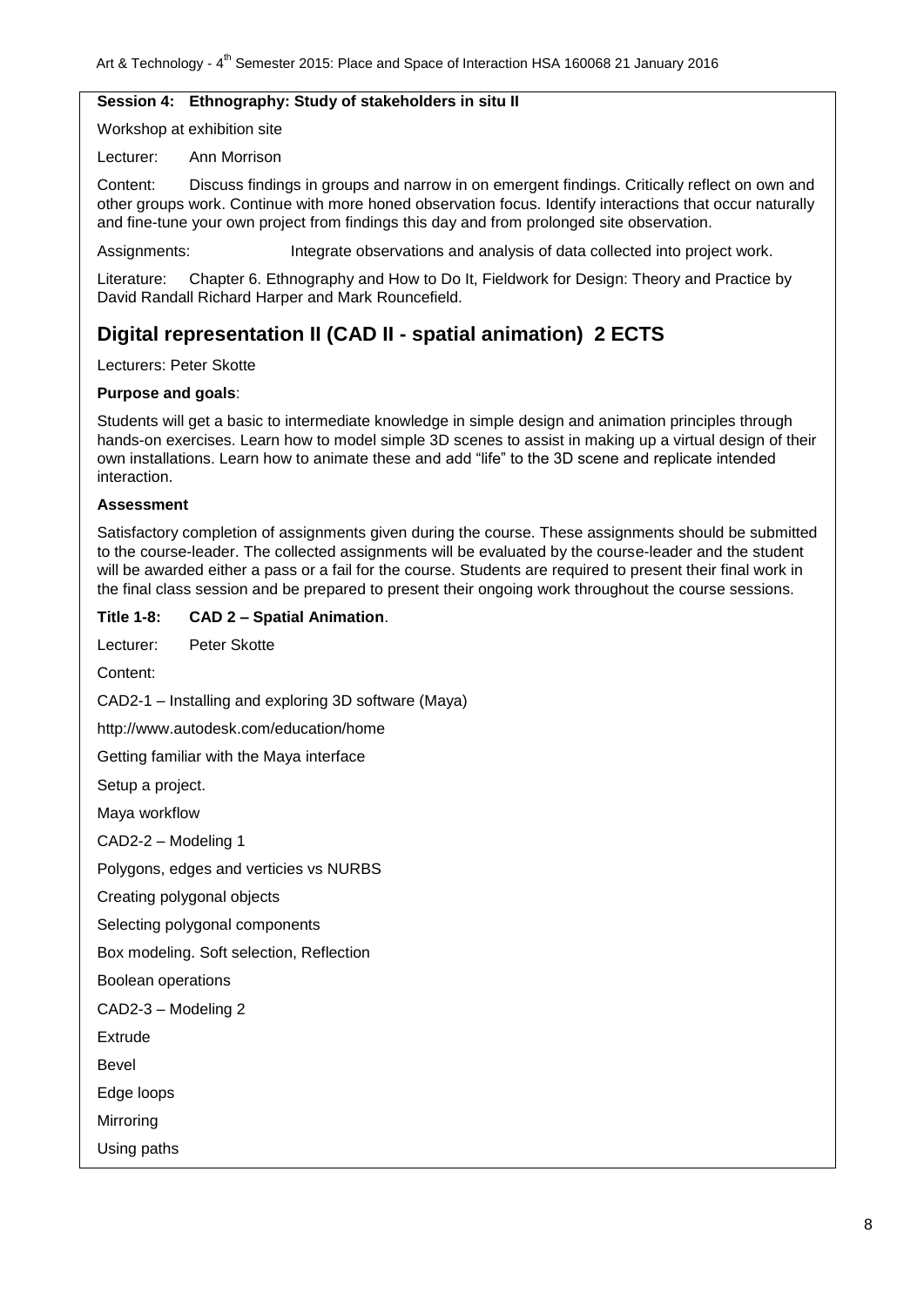Bridge tool CAD2-4 – Materials and textures Applying materials Texture projection Basic UV mapping Multiple materials CAD2-5 – Animation 1 Animation interface Animating using set key Modifying keys Animation cycles CAD2-6 – Animation 2 Path animation Breakdown keys Set driven key - Expressions CAD2-7 – Lights Light types Basic light setup Shadow types CAD2-8 – Rendering / Output Cameras Raytracing Image based rendering Render setup Output to file CAD2-9 – Q & A session Assignments:

Using (program to be determined on students competency) to setup both simple exterior models, as well as complex sets, build a simple geometry virtual model of your intended installation. Add animation layers of the intended interaction. Students will do practical exercises on the methods presented in the lecture.

Literature: Maya Online help centre: [www.autodesk.com/maya-help-2016-enu](http://www.autodesk.com/maya-help-2016-enu)

The Art of 3D Computer Animation & Effects, Fourth Edition - Isaac Kerlow [http://eu.wiley.com/WileyCDA/WileyTitle/productCd-0470084901,subjectCd-](http://eu.wiley.com/WileyCDA/WileyTitle/productCd-0470084901,subjectCd-CSC0.html)[CSC0.html](http://eu.wiley.com/WileyCDA/WileyTitle/productCd-0470084901,subjectCd-CSC0.html) ISBN: 978-0-470-08490-8

## **Interactive Technologies (1 ECTS)**

Responsible Coordinator: Ann Morrison

Lecturer: Markus Löchtefeld

Purpose and Goals: This course will address building interactive systems for active and embodied spatial interaction. It will also address using technology outside of the laboratory, what we need to consider when using technology out in the real world and how can we implement it in a meaningful way.

The course will survey a variety of technologies, which can be applied in the context of the semester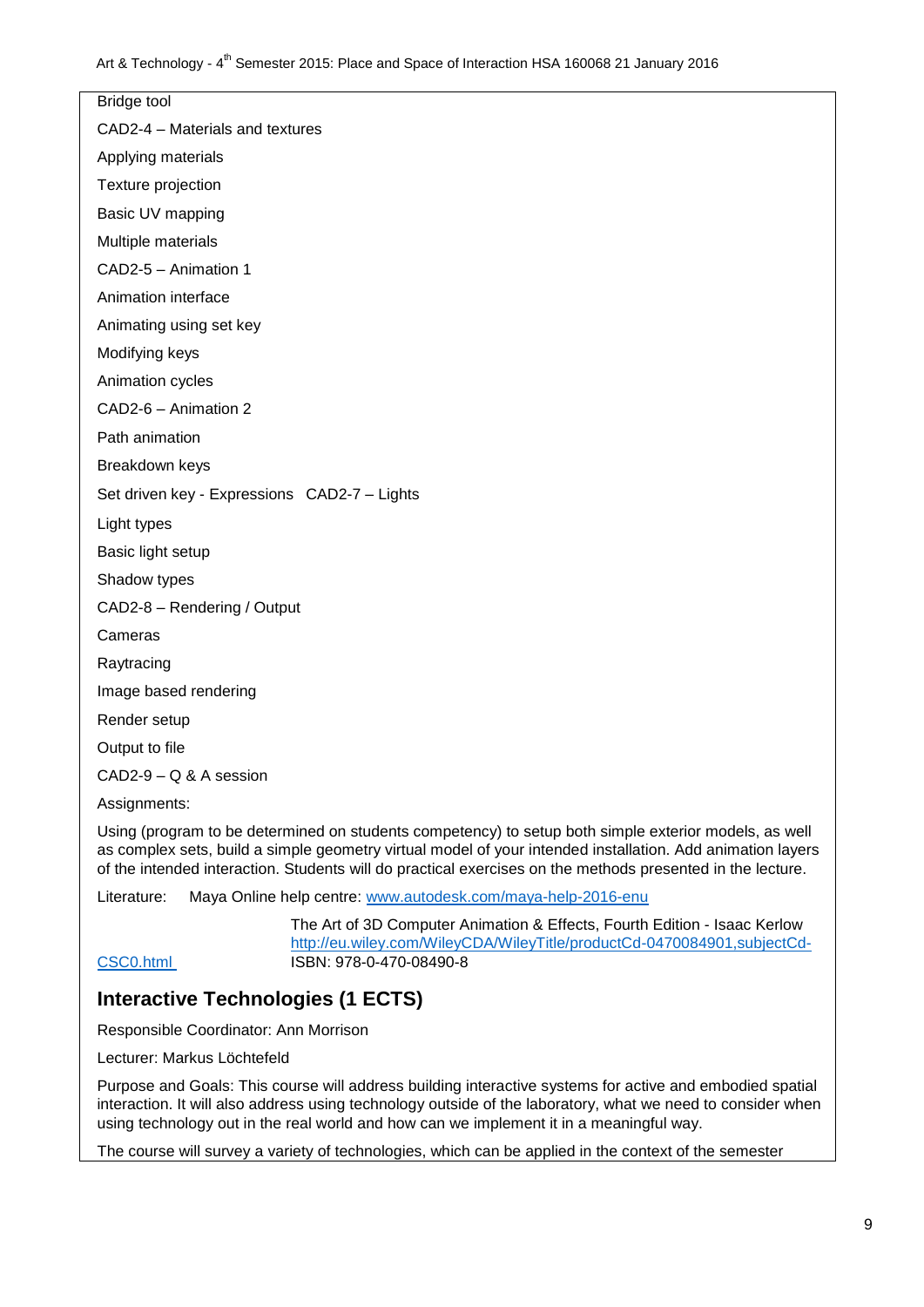#### project.

### **Lecture 1 – Tangible User Interfaces**

### Markus Löchtefeld

Tangible User Interfaces (TUIs) allow for effective and easy interaction with digital information by encapsulating them into a physical form. We will learn from examples how to create and evaluate TUIs.

We will discuss different technologies and prototyping materials to easily develop TUIs.

#### Assignment(s):

We will have exercises from material covered that are required to be completed in class and/or before next session.

#### Literature:

Ishii, H., Lakatos, D., Bonanni, L., & Labrune, J. B. (2012). Radical atoms: beyond tangible bits, toward transformable materials. interactions, 19(1), 38-51.

Wiethoff, A., Schneider, H., Rohs, M., Butz, A., & Greenberg, S. (2012, February). Sketch-a-TUI: low cost prototyping of tangible interactions using cardboard and conductive ink. In Proceedings of the Sixth International Conference on Tangible, Embedded and Embodied Interaction (pp. 309-312). ACM.

#### **Lecture 2 – Gestural Interaction**

### Markus Löchtefeld

Gestural Interaction will cover a variety of sensing technologies and detection algorithms that allow for mobile as well as public interaction through gestures. We will explore possible use-cases based on the theme of the semester project. The lecture will include an exercise in gestural sensing based on available sensors (e.g. Kinect and smartphone sensors).

Assignment(s):

Exercises from material covered that are required to be completed in class and/or before next session Literature:

Billinghurst, Marc, and Bill Buxton. "Gesture based interaction." Haptic input 24 (2011).

Valdes, C., Eastman, D., Grote, C., Thatte, S., Shaer, O., Mazalek, A., & Konkel, M. K. (2014, April).

Exploring the design space of gestural interaction with active tokens through user-defined gestures. In Proceedings of the SIGCHI Conference on Human Factors in Computing Systems (pp. 4107-4116). ACM.

## **Lecture 3 – Biosensing**

#### Markus Löchtefeld

Biosensing will cover different ways of measuring biosignals from living beings, such as galvanic skin responses, heartbeat, EMG, EEG, etc. The lecture will also contain exercises in creating a biosensing artefact, based on available sensors Assignment(s):

Exercises from material covered that are required to be completed in class and/or before next session Literature:

Sean M. Montgomery and Ira M. Laefsky, Biosensing in MAKE Volume 26, 2011

## **Lecture 4 – Project Specific Problems and Examples**

#### Markus Löchtefeld

In this lecture we will look at examples of previous work in the field and analyse their design, also the groups semester projects will be presented and any technical issues can be discussed. Especially we will cover different ways making sure the technology we work with will perform as expected outside the laboratory. This will cover safety, ingress protection, weather proofing and power supply considerations Assignment(s):

Exercises from material covered that are required to be completed in class and/or before next session.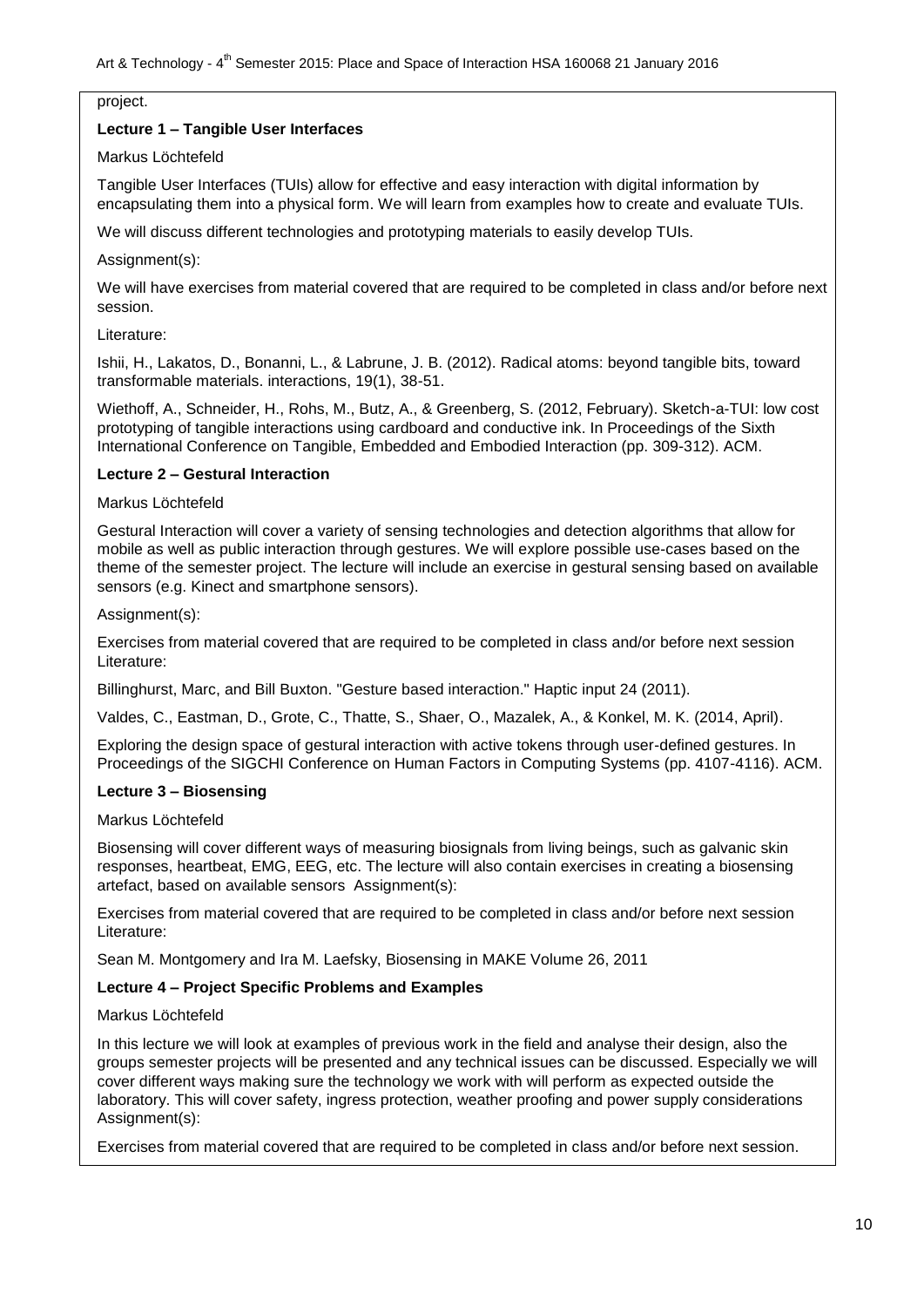Literature:

ANSI/IEC 60529

Make: Electronics

## **Aesthetics and Interaction (1 ECTS)**

Responsible Coordinator: Ann Morrison

Lecturer: Markus Löchtefeld

Purpose and goals:

In this course we will discuss different approaches for novel interactions in public places with the hidden data-layer of smart cities. These will include crowd engagement through public displays and media facades. Furthermore we will look into the exploitation of geographical information to create more informed decisions for spatial experiences.

Assessment: Assessment will be based on a presentation of the final group Lecture 1: Urban Interaction

## **Lecture 1:**

## Markus Löchtefeld

With the recent push towards smart cities not only a variety of new data about the city and its inhabitants will be available, but also new interaction possibilities will emerge. We will discuss and explore novel sensors and actuators for smart cities and how they can be utilized to enable smart civics to become an active part in the city life.

## Assignments:

We will have exercises from material covered that are required to be completed in class and/or before next session.

Literature:

Townsend, A. M. (2013). Smart cities: big data, civic hackers, and the quest for a new utopia. WW Norton & Company.

Brynskov, M., Carvajal Bermúdez, J. C., Fernández, M., Korsgaard, H., Mulder, I. J., Piskorek, K., & De Waal, M. (2014). Urban Interaction Design: Towards City Making.

## **Lecture 2: GeoHCI**

## Markus Löchtefeld

The increasing popularity of social computing as well as the number of ubiquitous GPS enabled devices gave a rise to the importance of geography for human computer interaction. We now, either explicitly or implicitly, track, store capture, and annotate our surroundings constantly through out the day. In this course we will have an introduction to foundational literature, modern geography, as well as, the qualitative and quantitative research practices that are most relevant.

## Assignments:

We will have exercises from material covered that are required to be completed in class and/or before next session.

## Literature:

Goodchild, M. F., Fu, P., & Rich, P. (2007). Sharing geographic information: an assessment of the Geospatial One-Stop. Annals of the Association of American Geographers, 97(2), 250-266.

De Smith, M. J., Goodchild, M. F., & Longley, P. (2007). Geospatial analysis: a comprehensive guide to principles, techniques and software tools. Troubador Publishing Ltd.

## **Lecture 3: Pervasive Public Displays**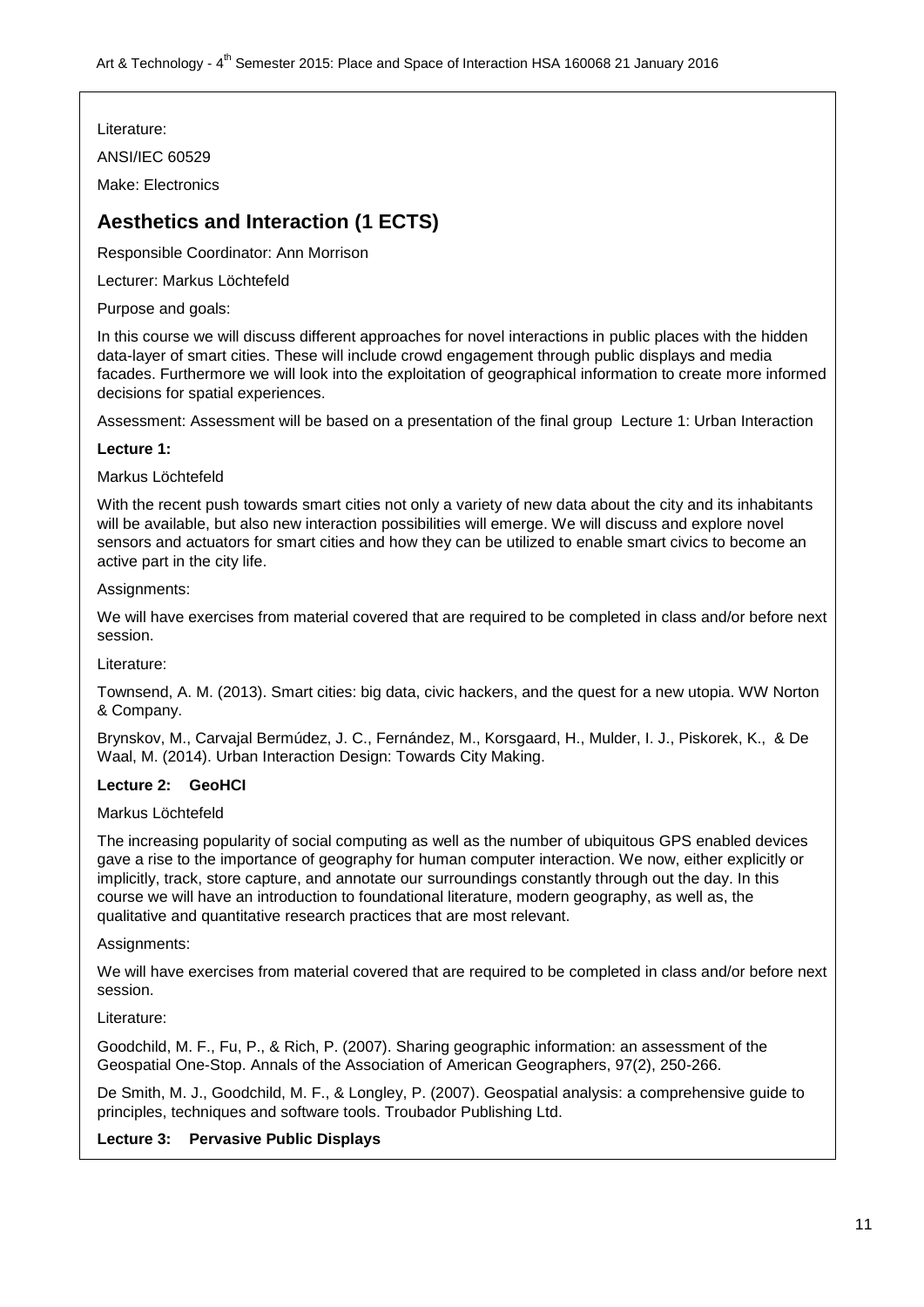#### Markus Löchtefeld

In this course we will discuss opportunities and challenges raised by the emergence of pervasive display systems as a new communication medium for public and semi-public spaces. Besides technological challenges we will explore how to engage passers-by into meaningful interactions with public displays.

#### Assignments:

We will have exercises from material covered that are required to be completed in class and/or before next session.

#### Literature:

Müller, J., Alt, F., Michelis, D., & Schmidt, A. (2010, October). Requirements and design space for interactive public displays. In Proceedings of the international conference on Multimedia (pp. 1285-1294). ACM.

Alt, F., Schneegaß, S., Schmidt, A., Müller, J., & Memarovic, N. (2012, June). How to evaluate public displays. In Proceedings of the 2012 International Symposium on Pervasive Displays (p. 17). ACM.

Müller, J., Walter, R., Bailly, G., Nischt, M., & Alt, F. (2012, May). Looking glass: a field study on noticing interactivity of a shop window. In Proceedings of the SIGCHI Conference on Human Factors in Computing Systems (pp. 297-306). ACM.

#### **Lecture 4: Media Facades**

## Markus Löchtefeld

Media facades are a special category of public displays and a prominent example of the digital augmentation of urban spaces. They denote the concept of turning the surface of a building into a largescale urban screen. Due to their enormous size and the highly dynamic urban environment around them, they require special interaction techniques. In this course we will establish the foundation for the design for such urban interactions as well as how to prototype and create ad-hoc media facades.

Assignments:

We will have exercises from material covered that are required to be completed in class and/or before next session.

## Literature:

Behrens, Moritz, and Duncan P. Brumby. "Designing Media Architectural Interfaces for Interactions in Urban Spaces." Citizen"s Right to the Digital City. Springer Singapore, 2015. 55-77.

Gehring, Sven, and Alexander Wiethoff. "Interaction with media façades."Informatik-Spektrum 37.5 (2014): 474-482.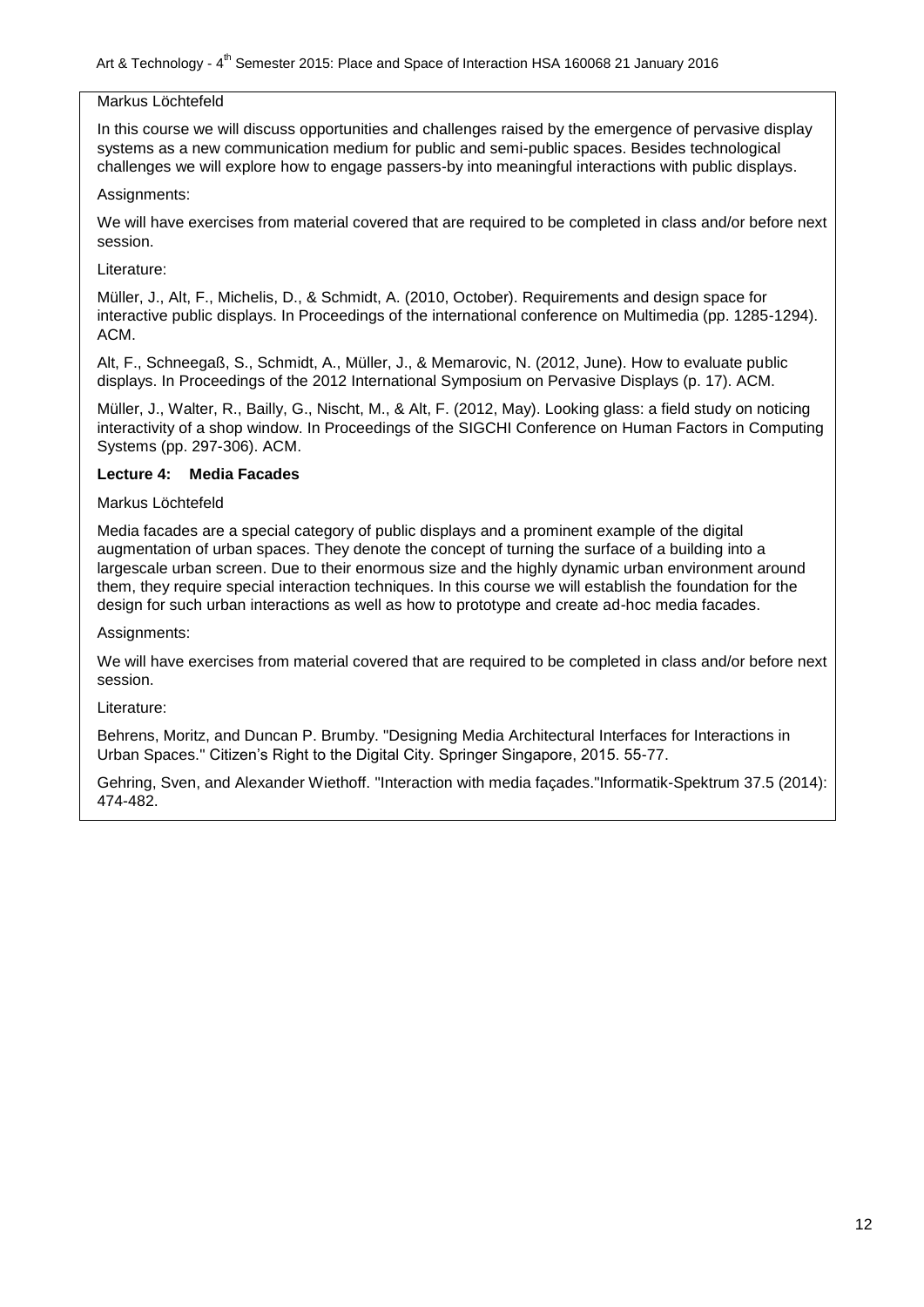## **Examination Module 12**

The module is completed with: Student project in exhibition (the product), a written report and oral examination. Examination 12

An external combined written and oral examination in Module 12 "Place and Space of Embodied Interaction".

The examination will take the form of a conversation between the student, the examiner and an external examiner on the basis of the project report prepared by the student(s), which may be in the form of a report or portfolio as well as the product created by the student. The project exam will also address other content from the module courses.

Form of examination: b)

Number of pages: the written work must not exceed 10 pages per student (15 pages in the case of individual reports).

Duration of examination: 20 minutes per student and 10 minutes for assessment and communication of grades per group, however, the duration of the examination is maximum 2 hours.

Evaluation: Grading according to the 7-point scale.

Proportional weighting: An overall equal evaluation is made of the project report, the product, and the oral performance.

Credits: 20 ECTS

The written report, the product and the oral examination should demonstrate that the student has fulfilled the objectives outlined above.

## **Module 13: "Art in Context II - Media Art Theory " (5 ECTS) (HSA440024D)**

Location

2nd and 4th semester

Module coordinator

Elizabeth Ann Jochum

Type and language

Method of working: Individual work in relation to course activities

Language of instruction: English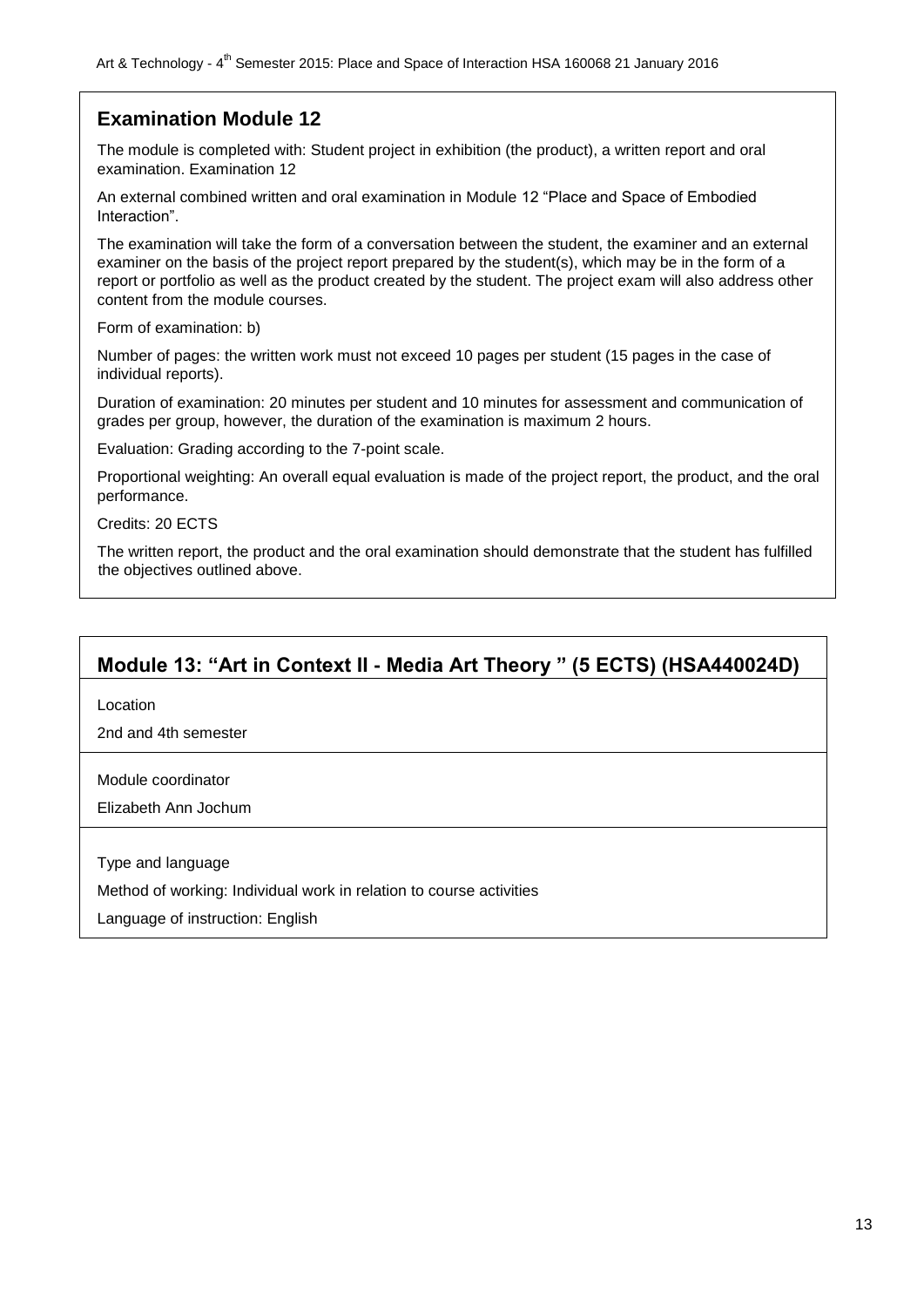### **Objectives**

This course serves as a general introduction to art and technology as a theoretical field of study. As such it continues the trajectory of Art in Context 1, however this semester with a focus on media art before and after the "digital revolution". Whereas the theories and humanistic themes of perception, hermeneutics, phenomenology, systems, imagination, and beauty introduced in AiC 1 are still very relevant for the study of art they tend to be challenged and criticized when technology, science and media enters the scene. From this, different theoretical and artistic practices emerge that not only circulate ideas about technology, science and media into critical thinking but also take up new paths of investigations and methods.

The course is structured around eight interconnected lectures focused on giving the students an introduction to different seminal theories, practices and ideas accompanying the still more intensive relationship between art, technology, media and science in the 20th and 21st Century – in short, here, termed Media Art.

#### **Learning objectives:**

During this module, students should acquire:

#### Basic **knowledge** about

- media art theories and concepts with special focus on cross-disciplinarity and synergy between art and media technology
- various methods of analysis of media art product and projects in regard to their cultural, personal, aesthetic and epistemological significance
- audience and user concepts of media art and the related behavioral and aesthetic preferences

#### **Skills** in

- using and applying basic theories and methods in regard to analyses of media art works
- describing artistic challenges and aesthetic formats of media art
- identifying target groups and their behavior and aesthetic preferences in relation to experience potentials of media art works

#### **Competencie**s in

- applying theories and methodologies of media art
- analyzing and discussing media art works as cultural and aesthetic phenomena
- applying knowledge about user groups and user behavior in analysis and concept design of media art works

#### **Academic content** and conjunction with other modules/semesters

Module contents: The module "Art in Context II" examines media art works and their cultural, aesthetic, social, and technological positions in the 20th and 21st centuries. Students learn about relevant theoretical perspectives on media art. They learn to apply those theories in analysis of media art works. They will also investigate varying audience and user concepts of different instantiations of media art.

The module will consist of lectures, workshops and seminars.

## **Scope and expected performance**

The expected scope of the module in terms of ECTS load. This comprises number of teaching hours, exercises, preparation time, travel activity (if applicable) etc.

## **Participants**

ArT4

## **Prerequisites for participation**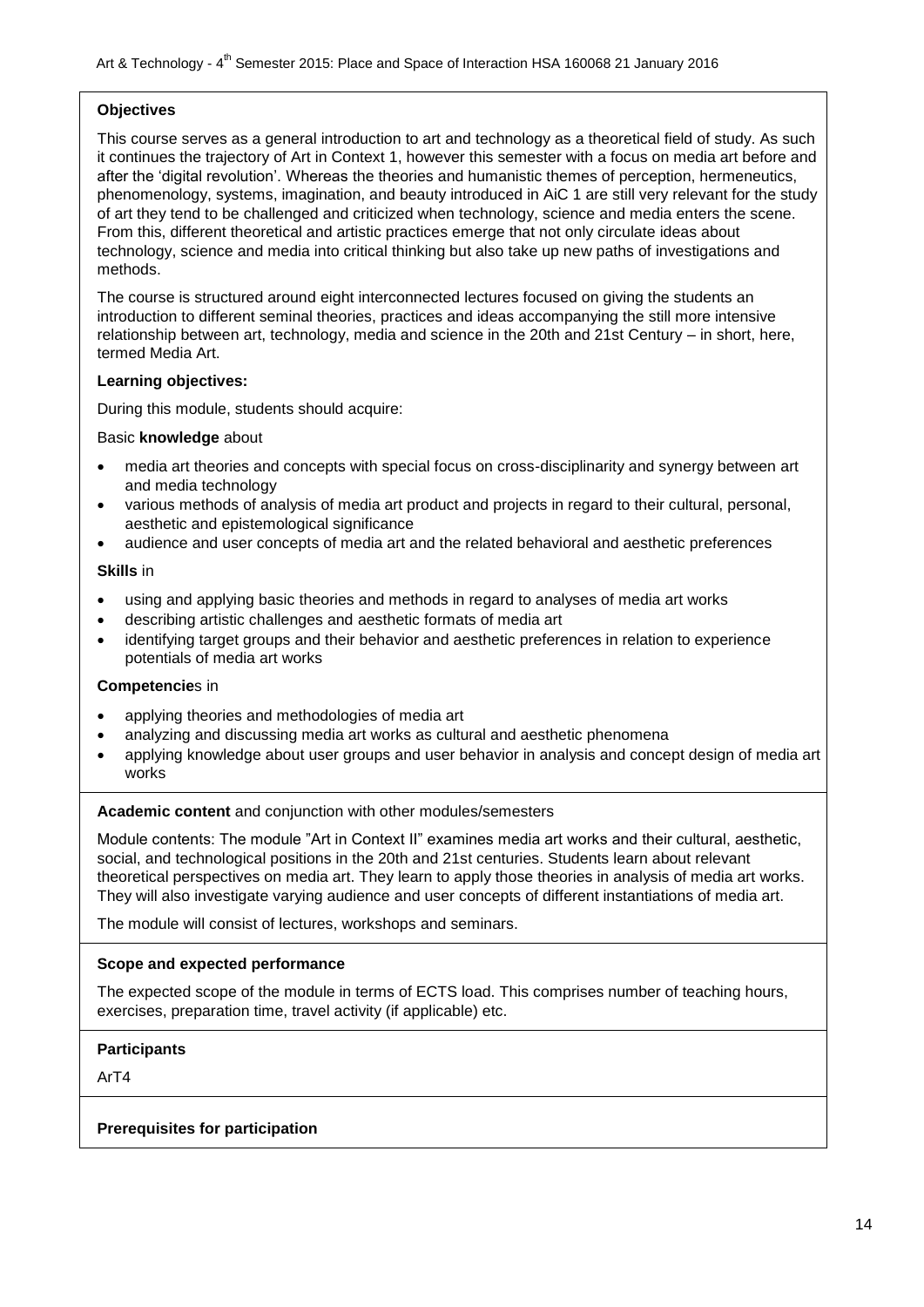### **Courses:**

In connection with the module, courses may be offered within the following area:

Media Art Theory & Analysis

### **Required Texts:**

The New Media Reader (2003) Ed. Noah Wardrip-Fruin, Nick Montfort MIT Press

Other readings from Between the Humanities and the Digital (2015) Ed. Patrik Svensson and David Theo Goldberg. MIT Press

## **Recommended**:

Remediation by Jay Bolter and Richard Grusin (1999) MIT Press (pdf)

\*Entangled by Chris Salter (2010) MIT Press

\* available at FACTUM bookstore on Strandvejen

## **Lesson 1: Foundations of Media Art Theory**

Lecturer: Elizabeth Jochum

March 29 10:15-12 Content:

What is media art theory? This course will give the student and overview of the most important theories within the expanding field of media art. In this introductory lecture some basic concepts and theoretical problems in the media art field that also resonate in Walter Benjamin"s seminal text about art in the age of technological reproduction: Authenticity, the subject of technology, and mediated (social) experience. And within this overall new direction of the modern culture, the lecture will also be looking at what aesthetic paradigms are at play in media art.

**Assignments**: In-course assignments

#### **Required Readings**:

"The Work of Art in age of Mechanical Reproduction" (Walter Benjamin) (pdf)

"The Work of Art in the Age of Digital Reproduction (Douglas Davis) (pdf)

#### **Lesson 2: The Global Village: electronic interdependence, communication technologies, and social organisation**

Lecturer: Elizabeth Jochum

March 29th 13:15-15

Content:: Marshall McLuhan described the shift from book-culture to electronic media, and his theories are the foundations of media art theory that seek to describe the transition from analog to digital media, and the impact of this transition on the art world, culture, and society at large. In particular, McLuhan articulates how digital media have transformed relationships and social organisations in culture and society. Building on the students' prior familiarity with McLuhan (the movement from age of typography to the age of television), we look at the personal sand social consequences of new media and technological tools, investigating McLuhan"s assertion that "the clearest way to see through a culture is to attend to its tools for conversation."

**Assignments**: In-course assignments

## **Required Readings**:

The Medium is the Message (excerpt) (pdf)

The Global Village: Transformations in World Life and Media in the 21st Century (1989)

## **Lesson 3: Contemporary Media Theory**

Lecturer: Elizabeth Jochum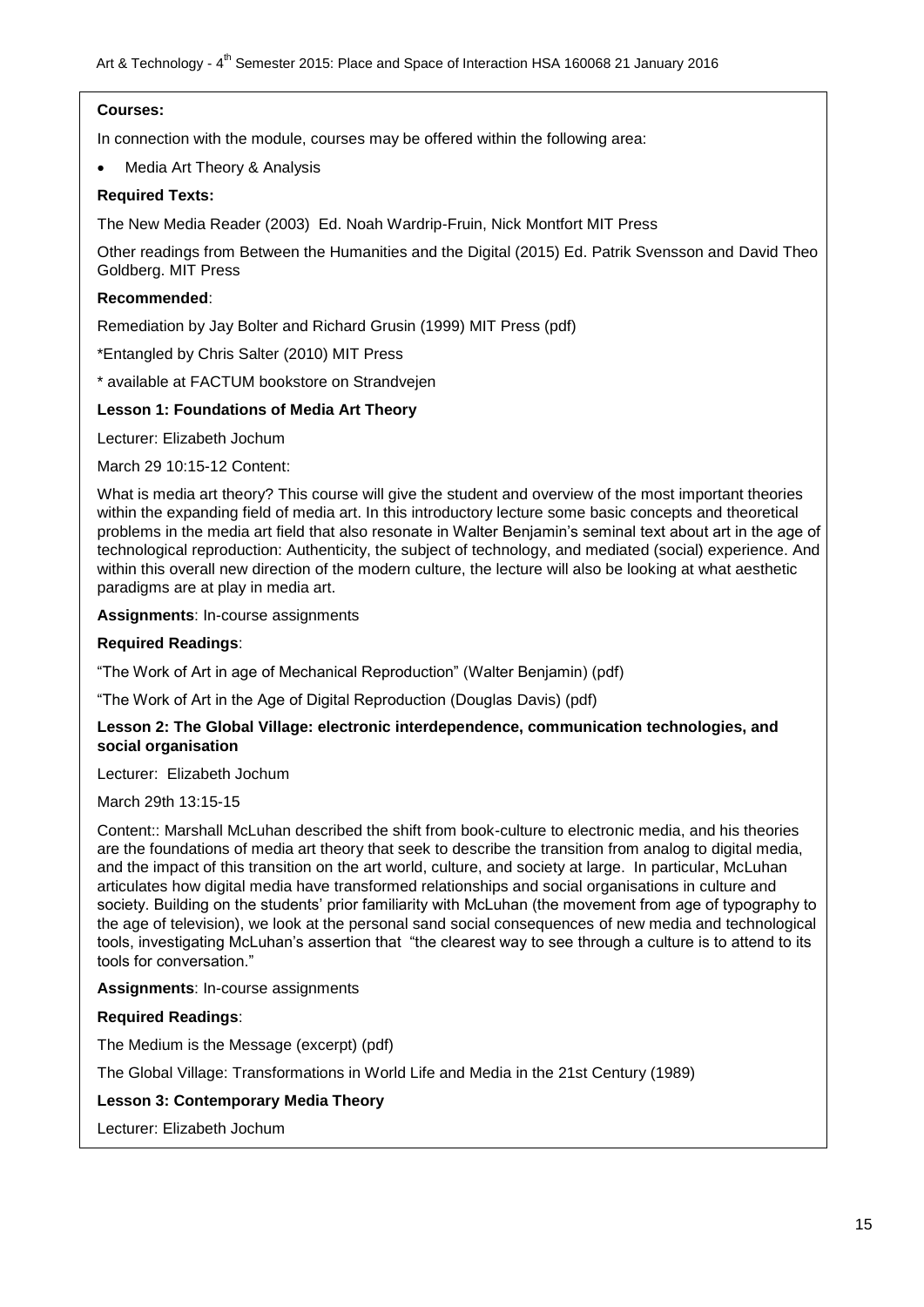## March 30 10:15-12

Content:: New media technologies are central to contemporary social life, and emergent technologies and media are being developed for a generation that has grown up with the Internet and accelerated development of electronic technologies. Just as television was a mobilizing force,

**Assignments**: In-course assignments

### **Required Readings**:

Constituents of a Theory of the Media (Hans Magnus Ensensberger) (pdf)

The Technology and the Society (Raymond Williams) (pdf)

## **Lesson 4: Mapping Media Theory and Discourse: From Television to Web 2,0 and the Internet of Things**

Lecturer: Elizabeth Jochum

March 30 13:15-15

Content:: An introduction to the concept, practice, theory, condition and (short) genealogy of New Media Art with a focus on Ley Manovich's The Language of New Media (1999) and the Internet of Things. We focus on issues of data, connectivity, and user generated content in media art theory.

**Assignments**: Mapping Media Theory and Discourse, Student presentations

#### **Required Reading**:

Lev Manovich (1999), The Language of New Media, MIT Press. Pp.43-75 (pdf)

Sue Halpern (2014) "The Creepy New Wave of the Internet" (New York Review of Books) <http://www.nybooks.com/articles/2014/11/20/creepy-new-wave-internet/>

#### **Lesson 5: Responsive and Interactive Environments**

Lecturer: Elizabeth Jochum

April 1 10:15-12

Content:: The concept of interaction in media art has developed beyond a purely technological paradigm. What are the principles of interaction and interactive art? How do these principles manifest in public art and public spaces? This lesson looks at the history of interactive art with a focus on first and second generations responsive environments, systems aesthetics, and performative interfaces and spaces created by media artists. Generated by the concept and devices, inter

**Assignments**: In class presentations

#### **Required Readings**:

Responsive Environments by Myron W. Kruger (pdf) Entangled by Chris Salter Ch. 8 "Interaction" (pdf)

#### **Lesson 6: Sound, Interaction and Culture**

Lecturer: Elizabeth Jochum

April 1 13:15-15h

Content: This lecture introduces the principles of sound art, sonic environments and electroacoustic composition. The emphasis is on elucidating the underlying themes and theories of the new sound art, and how these art works interface with topics of interaction, culture, and media art theory.

**Assignments**: In class presentations

#### **Required Reading**:

Schafer, R. M. (1994). The soundscape: Our sonic environment and the tuning of the world. Rochester Vt: Destiny Books.

Harris, Yolande (2015) "Scorescapes: On sound, environment and Sonic Consciousness" (Leonardo) (pdf) Suggested Reading: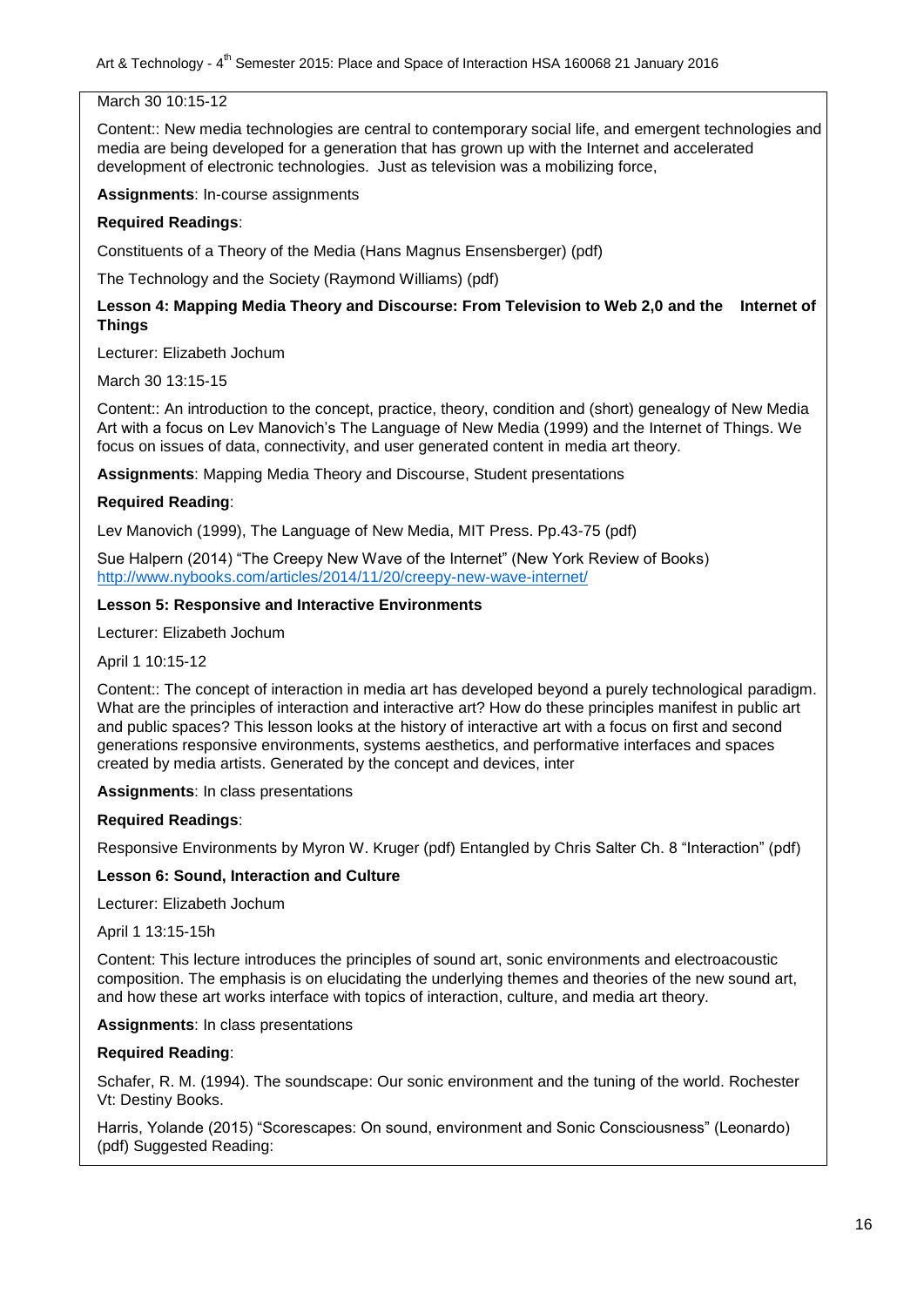Crossing Listening Paths. 2011. Soundscape: The Journal of Acoustic Ecology 11 (1). http://wfae.proscenia.net/journal/scape\_16.pdf.

Truax, B. (2001). Acoustic communication 2nd ed. Westport, Conn: Ablex. World soundscape project. n.d. Retrieved December 8, 2014, from<http://www.sfu.ca/~truax/wsp.html>

Voegelin, S. 2013. Sonic Possible Worlds. In Leonardo Music Journal

(Special Issue on Sound Art).

http://salomevoegelin.net/public\_html/salomevoegelin.net/sonic\_possible\_world.html

## **Lesson 7: Interactive Media, Culture and Society**

Lecturer: Elizabeth Jochum

April 4 10:15-12

Content: Interactive technologies used in art contexts and public environments raise critical questions about what constitutes meaningful aesthetic experiences. Locative media transform notions of space, place and performance, asking us to rethink the relationships between art objects, society, culture, and makers. This lesson looks at contemporary examples of art works and development on media art theory in light it locative media and computer-based interactive art in public spaces.

**Assignments**: In-class student presentations

## **Required Readings**

"Meaningful Engagement: Computer-Based Interactive Media Art in Public Space by Jiun-Jhy Her and Jim

Hamlyn (pdf)

"Locating the Mobile and the Social" A preliminary discussion of Camera Phones and locative media by Larissa Hjorth (pdf)

Recommended reading:

Min Chen, Shiwen Mao, Yunhao Liu (2014) Big Data: A Survey , Mobile Networks and Applications, 19(2), pp 171-209

Ambient interaction and situational influence: case studies in public sites

Her, Jiun-Jhy ; Hamlyn, Jim. Digital Creativity, 16 June 2015, p.1-18 (pdf)

## **Lesson 8: Media Art in Context: Imran Qureshi**

Lecturer: Elizabeth Jochum

April 4 13:15-15

#### **Assignments**: In-class student presentations

Content: Imran Qureshi is a Pakistani artist from Lahore, Pakistan who works across a variety of media. He has participated in many exhibitions worldwide and in 2013 he named the Deutsche Bank"s "Artist of the Year." Renowned for his rooftop installation of 2013 at the Metropolitan Museum of Art in New York, Qureshi also participated in the Nuit Blanche in Paris in 2014 with an installation at the Bibliothèque Sainte-Geneviève and on the Quai d"Austerlitz. He participated in the 2013 Venice Biennale in the main show, The Encyclopedic Palace, and his work was shown at the 56th Venice Biennale in The Great Game held in the Iranian Pavilion. In 2016 he has an exhibition at the Barbican in London and will have a show for the reopening of the new exhibition space at Kunsten in Aalborg. Qureshi is represented in the permanent collections of The Metropolitan Museum of Art, New York and the Victoria & Albert Museum, London. Qureshi"s approach combines the motifs, symbolism, and ornamental techniques of Mughal miniature painting with contemporary conceptual approaches. He works in a variety of mediums, including printed monographs, paintings, works on paper, and video.

## **Required Readings**:

Imran Qureshi: Idea of Landscape<http://images.dawn.com/news/1174072>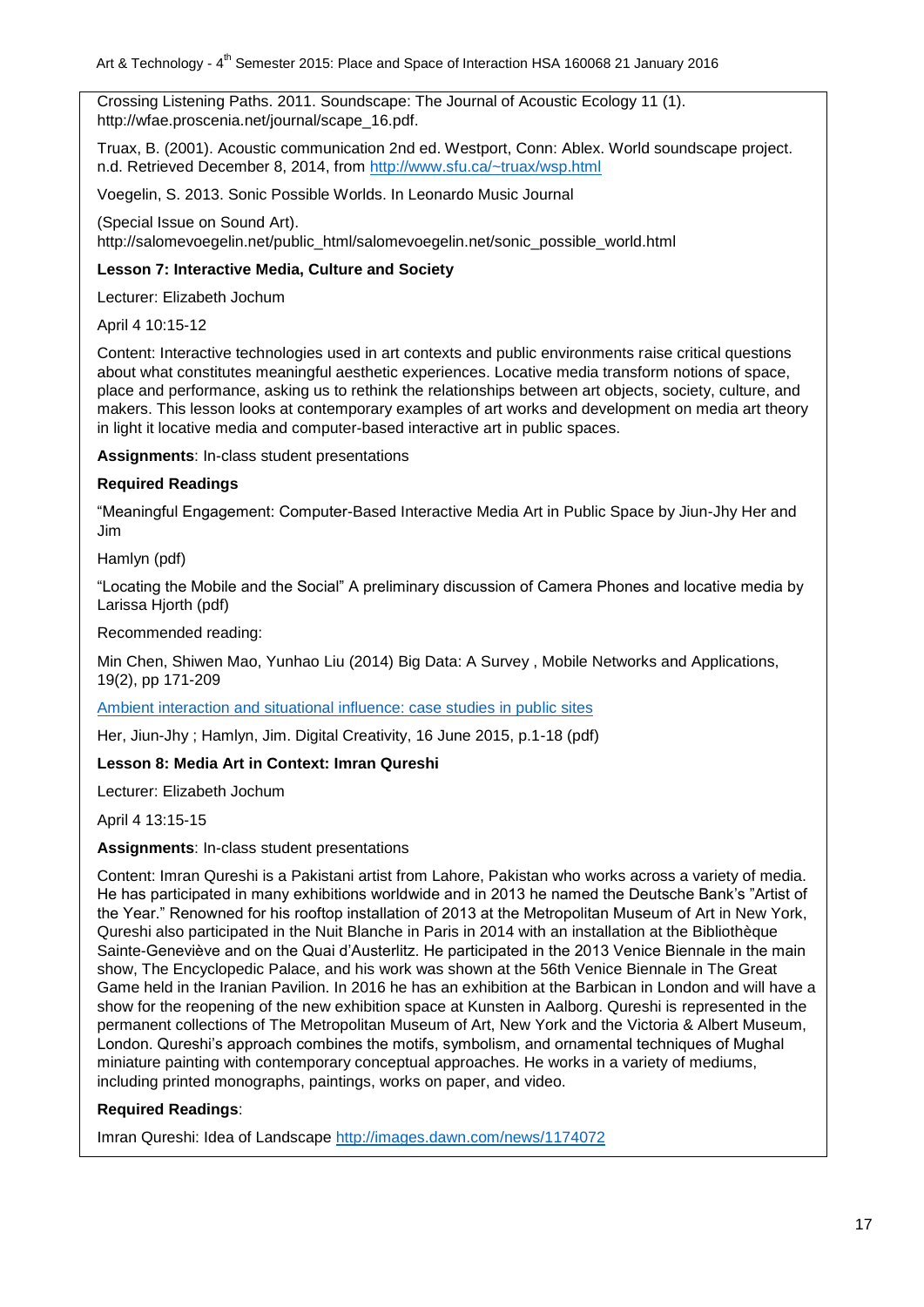Interview with Imran Qureashi (Apollo)

<http://www.apollo-magazine.com/imran-qureshi-november-apollo/>

## **Required Viewing**:

<https://www.youtube.com/watch?v=8aoEfZruLO0> <https://www.youtube.com/watch?v=PT1j0fURp8o> <http://www.ok-rm.co.uk/project/side-by-side>

**REQUIRED FIELD TRIP**: Wednesday April 6 from 15h-16:30

Public talk with curator of "Traces of Blood" and attendance at exhibition at Kunsten

## **IN-CLASS ASSIGNMENTS**:

Groups of 4 students (max)

Students groups will present an artwork, chosen from a list or database presented in class, in the context of one of the essays/course readings. All works will be chosen at the end of the Lesson 2, to ensure that no artist or work is covered twice. Students may choose to work in groups across-semesters.

The focus of these presentations should NOT be the artwork, but rather the course

LITERATURE/READINGS and the principles of media art theory. The art work should only serve as an EXAMPLE that illustrates the issues, themes, and concepts articulated in the theory or essay.

Presentation may include some biographical material on the author, but this should not be the emphasis of the presentation.

**Presentation**: 3 slides (max) (video/sound clips limited to 1 minute), 10 minutes total for presentation. Each group must deliver a 1-page handout for the class. I will demonstrate what a handout and presentation should look like on Lesson 1.

#### **Examination**

The module Art in Context 2 includes a one week writing period from outstet of examination question(s). See study guide for further detail!

## **Examination 13**

An internal written examination in **Module 13: "Art in Context II – Media Art Theory"**

Form of examination: c)

The examination is a 7-day assignment on a set subject. The examiner and an additional internal examiner according to 7-point scale evaluate the assignment.

Number of pages: the written work must not exceed 10 pages.

Credits: 5 ECTS

The examination should demonstrate that the student has fulfilled the objectives outlined above.

TOPIC:

## **2nd SEMESTER**

Explore the media art database at<http://www.rhizome.org/> and the artists at<http://www.furtherfield.org/> and choose one work of new media art for analysis in the context of the course readings and discussion.

How has the artist used interactivity and the user interface to enhance the viewer's experience? What is this art work about about? What is the subject? How does this art work address/activate the viewer? How does it represent/transform the experience of place, space and/or time? What ideas and concepts from the history of new media art seem to engage this artist? Support your argument with specific reference to the ideas and concepts from course readings and in-class discussions.

<http://rhizome.org/art/artbase/>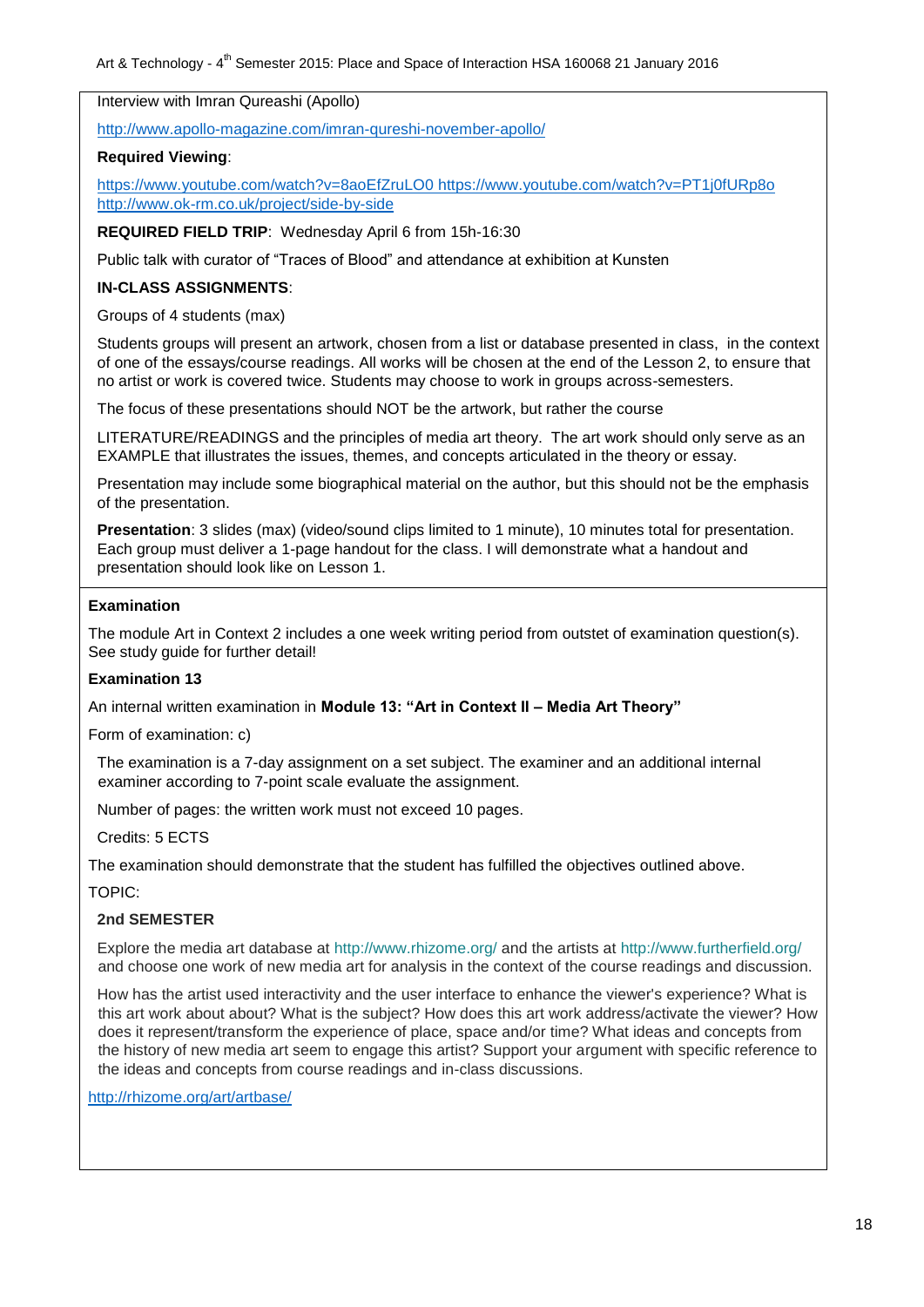Art & Technology - 4<sup>th</sup> Semester 2015: Place and Space of Interaction HSA 160068 21 January 2016

## **4th SEMESTER**

Select a public, interactive artwork that utilises locative media, sensing, or other forms of smart technologies and computing.

[http://www.trendingcity.org](http://www.trendingcity.org/)

<http://www.trendingcity.org/north-america/2013/3/11/interactive-installations-and-public-spaces>

Students may also select from other examples/databases of interactive public art.

How has the artist used interactivity and the user interface to enhance the viewer's experience? What is this art work about? What is the subject? How does this art work address/activate the viewer? How does it represent/transform the experience of place, space and/or time? What ideas and concepts from the history of new media art seem to engage this artist? Support your argument with specific reference to the ideas and concepts from course readings and in-class discussions.

Hand-In Format: 10 pages (max, excluding bibliography), 12 point font, 2cm margins. Harvard citation references/work cited. All figures must be labelled.

**Requirements**: MUST include at least three (3) sources from the course reading, plus one original primary source (not in the course literature). Online sources are acceptable, but they must be from a reputable academic source (no blogs or encyclopedia/wikipedia entries).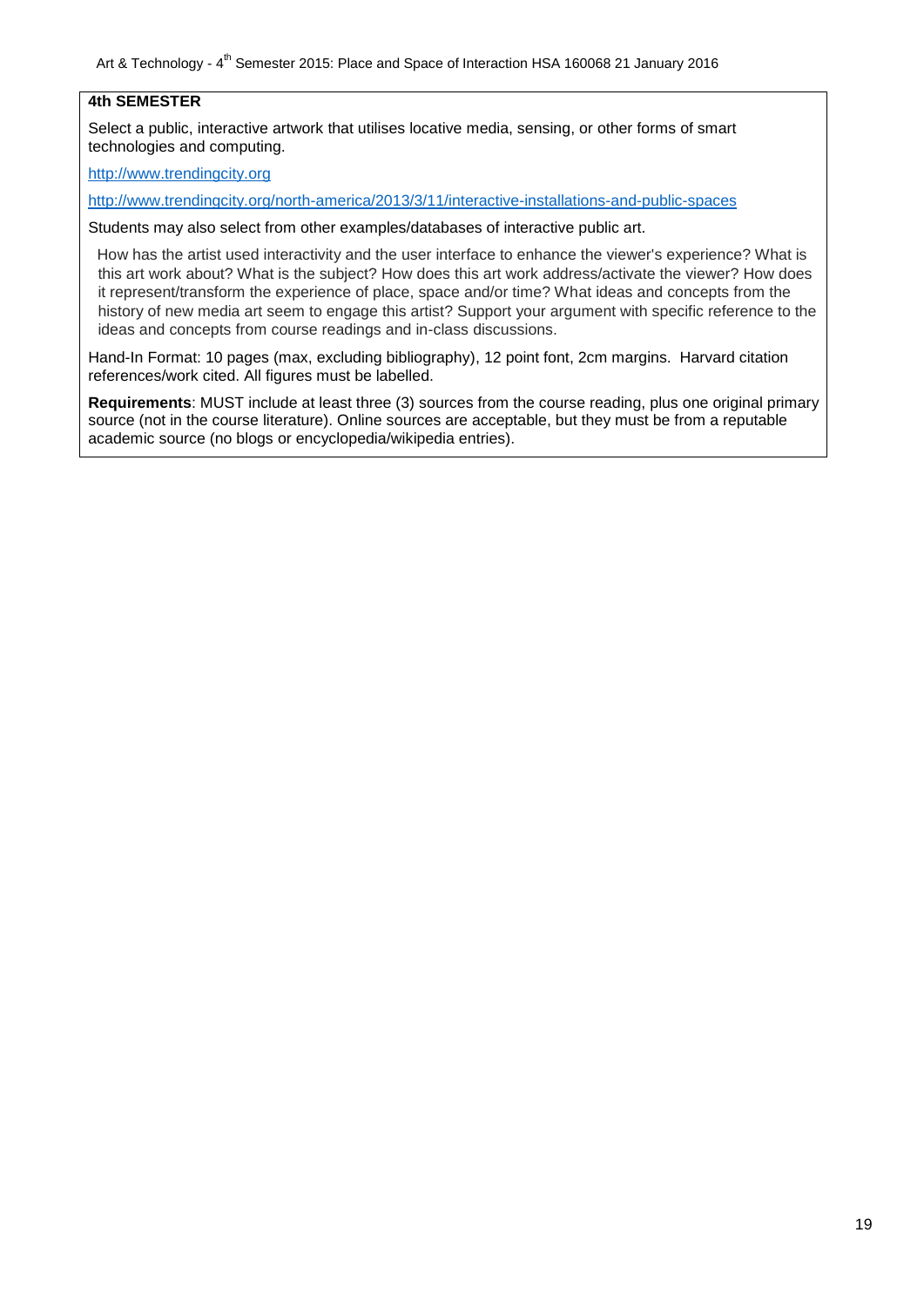## **Module 14 "International Collaboration" (International kollaboration) (5 ECTS) (HSA440025D)**

**Module 37: International Study Tour/International studietur (3 ECTS)**

Location

4th semester

Module coordinator

Palle Dahlsted

Type and language group work in relation to course activities and seminars English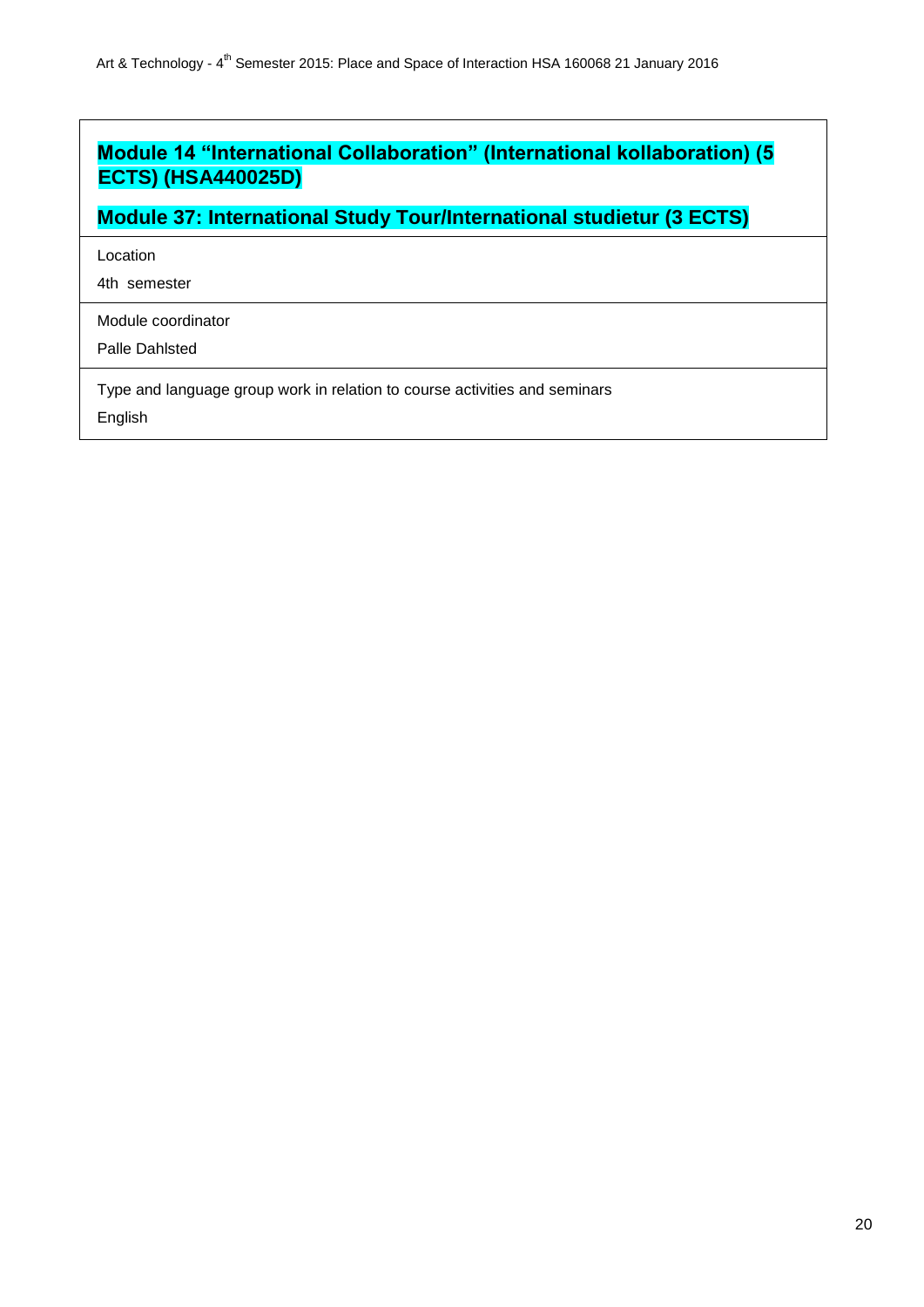## **Module 14: International Collaboration. DRAFT to be updated**

## **Objectives**

Module contents: The module "International Collaboration" is a theoretical and practical introduction to methods of collaboration with international art institutions and/or art and design companies, and its possibilities and challenges. The students learn how to organize and implement an international collaborative project. The teaching format is a workshop. The project is supported by relevant literature and cases studies that thematisize and discuss central ideas such as globalization, networked culture, and collaborative creativity.

### **Courses**:

In connection with the module, courses may be offered within the following area: • International Collaboration – Theory and Practice Learning objectives:

During this module, students should acquire: Basic knowledge about

theories and methods of collaborative and networked creativity

the influence of globalization on media art, global interventions and urbanity.

technological conditions and solutions of collaborative work

#### **Skills** in

creating conceptual and technological frameworks for collaboration

devising concrete methods of collaboration on the basis of existing methodologies in the

field

#### **Competencies** in

analyzing existing conditions of collaboration including analysis of user groups and participating institutions

reflecting on present cultural-historical and media technological conditions and prospective solutions of international collaboration The module is completed with:

## **Examination 14**

An internal written examination in Module 14 "International Collaboration"

Form of examination: c)

The examination consists is an international collaboration project and a reflective report, which must not exceed 10 pages.

Evaluation: pass/fail. One examiner evaluates the assignment. In case of a Fail grade, an additional examiner will also evaluate the assignment.

Substitution: the examination may be substituted by satisfactory and active participation in courses, i.e. 80% presence and submission of all assignments set during the course.

Credits: 5 ECTS

The examination should demonstrate that the student has fulfilled the objectives outlined above.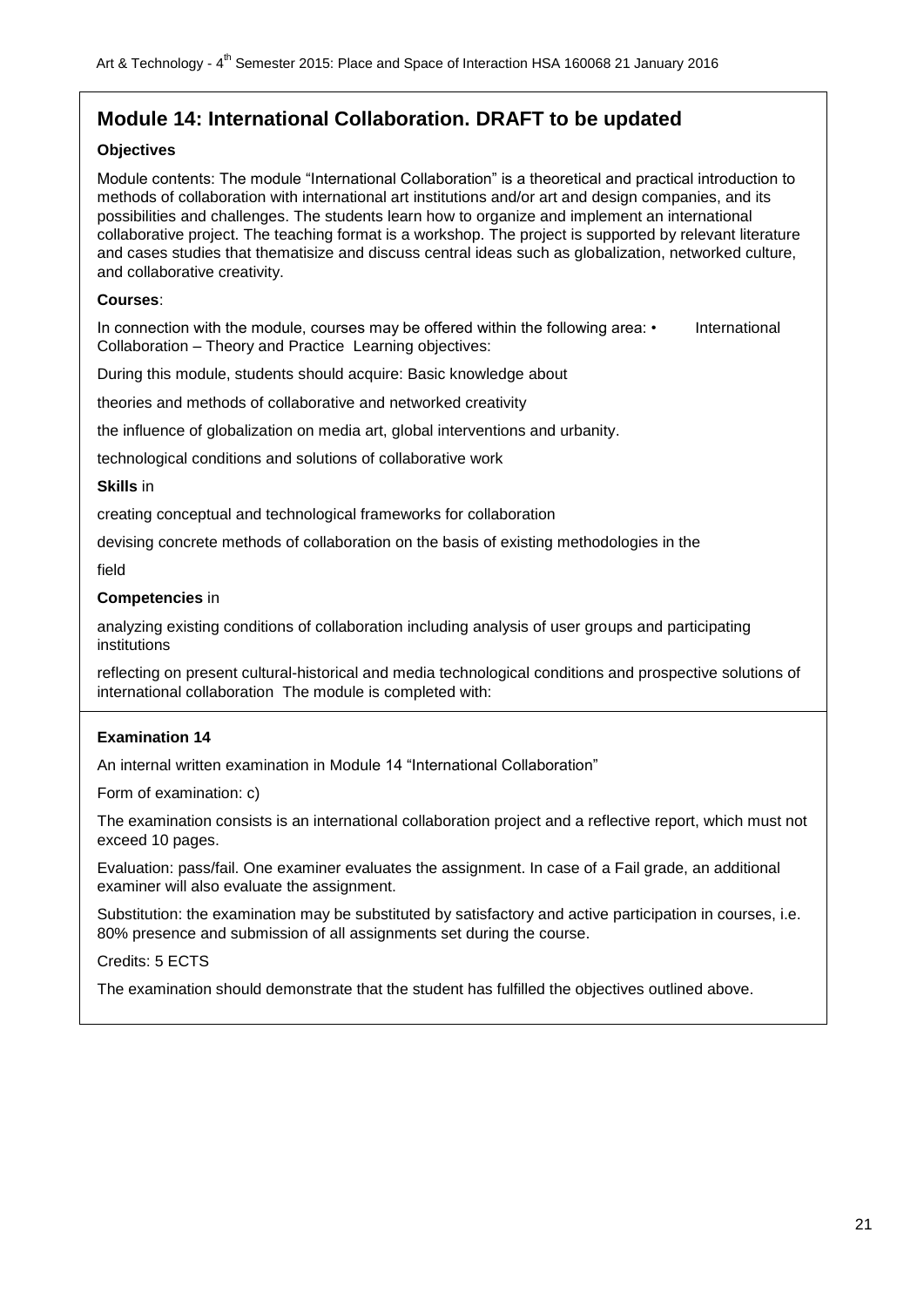## **Module 37: International Study Tour**

Location of module: fourth semester

## Credits: 3 ECTS

Method of working: Free study activity. Individual or group work in connection with course and seminar activities.

## **Module contents**:

The study tour will be planned with a view to studying international projects within art, architecture, and design. Interviews with significant artist and visits to and possibly workshops at educational institutions relevant for the programme and the academic area will also be included.

On the basis of analysis of artefacts, seminars may be conducted with a view to new interpretation, redesign and re-production.

## **Objectives**:

During this module, students should acquire: Knowledge about

Contemporary art, architecture and design relevant for Art and Technology in an international contexts

**Skills** in

Describing and analysing artefacts and works within art, architecture, and design in this context

Competencies in

Presenting oral and written analysis of art, architecture and design relevant for Art and Technology.

The Module is completed with:

## **Examination 37**

Examination in Module 37: "International Study Tour"

Examination form: c) The examination is a free assignment which will be evaluated by an internal examiner and awarded a pass/fail grade.

Number of pages: max 5

Evaluation form: Pass/fail. The assignment will be assessed by the examiner. Assignments which are evaluated as failed will also be evaluated by an external examiner.

Substitution: The examination may be substituted by satisfactory active participation in the course, defined as 80% attendance and submission of all course assignments given during the course.

Credits: 3 ECTS

This examination must demonstrate that the student fulfils the objectives of the module.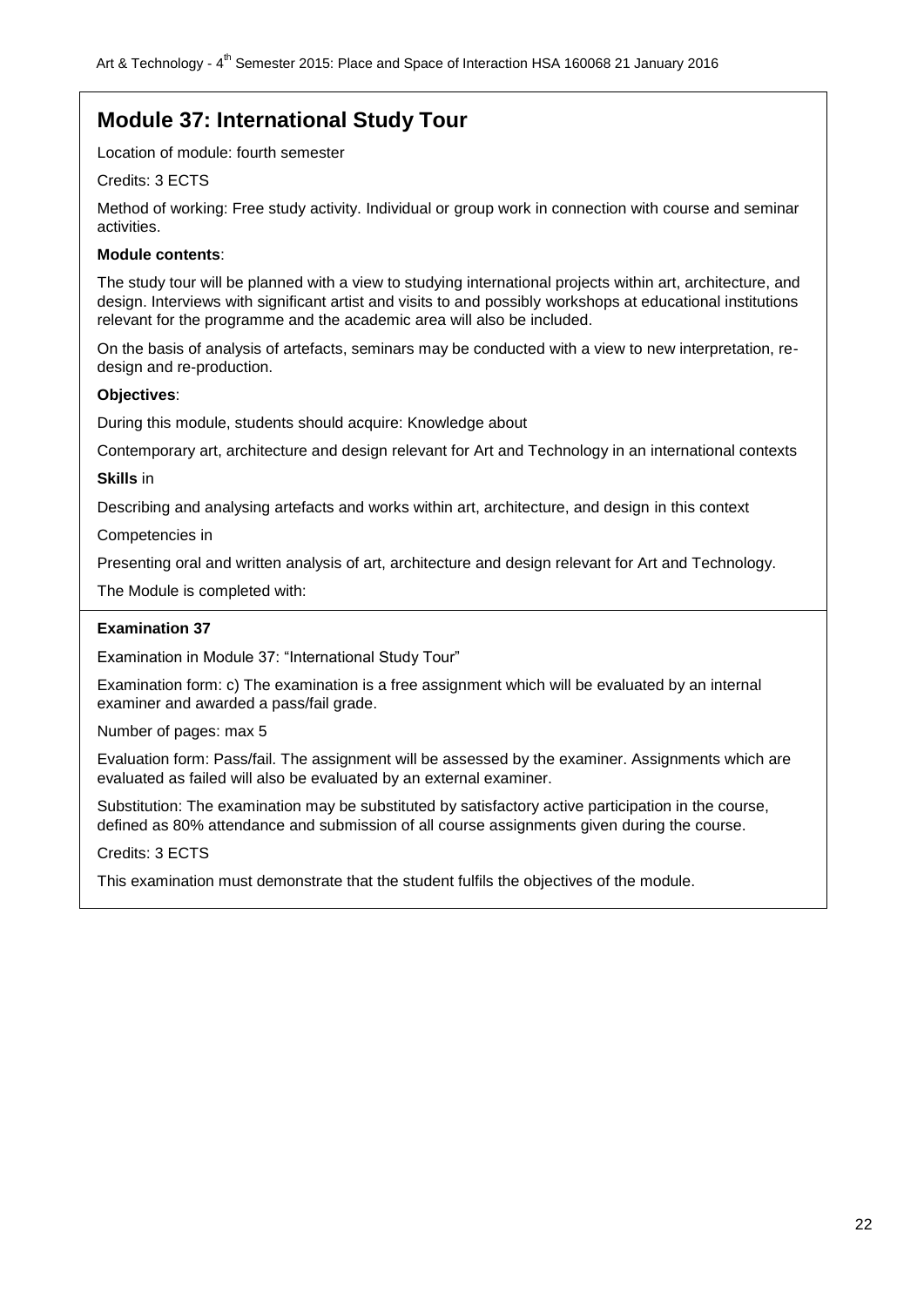In this course which combines two modules, students will learn about the collaborative process from a highly practical point of view, while at the same time participate in a study trip to

Gothenburg and the Steneby School of Arts and Crafts, north of Gothenburg, which is a part of University of Gothenburg. Students will work on a sound-related project in collaboration with students from the Steneby. The course will consist of two distinct phases: a preparatory phase and a building phase. There will be a series of workshops in Aalborg to help you prepare and initiate the project work. The study trip will consist of three days at Steneby where you will build your project and have an informal exhibition and critique. Other pedagogical activities, such as artist talks and gallery visits, may be planned in and around Gothenburg as part of the trip.

All students are expected to join the collaboration workshops at the Steneby school. If serious practical circumstances prevent you from joining, please contact the teachers.

#### ASSIGNMENTS

In additional to the stated assignments under each lesson, for each lesson you are required to log your activities online on WordPress or a similar such site.

#### EXAMINATION

Per study regulations, the exam for Module 14: International Collaboration is an international collaboration project and individually-written 10-page reflective report. (See the description of the examination from the study regulation above). Those who cannot attend the study trip to Gothenburg/Steneby will still be assigned to project groups and expected to contribute to their group"s project to the same extent as the others, possibly preparing suitable parts of the project ahead of time in Aalborg. All students, regardless of whether they attend the study trip, are examined under the same conditions. The group must also prepare online documentation of the project including a brief abstract and media such as images, video and/or sound.

The examination for Module 37: International Study Tour will be substituted by active participation defined as 80% attendance at all planned events during the trip. STUDY TRIP SCHEDULE AND DETAILS, this year week 16 is 18.04-22.04

April 13, Monday Travel from Aalborg to Gothenburg (bus, ferry)

Possible exhibition or study visit in Gothenburg Travel to Steneby (train, bus)

| April 14, Tuesday   | Introduction and workshop together with Steneby students |
|---------------------|----------------------------------------------------------|
| April 15, Wednesday | Workshop                                                 |
| April 16, Thursday  | Workshop                                                 |
| April 17, Friday    | Travel from Steneby to Gothenburg                        |
|                     |                                                          |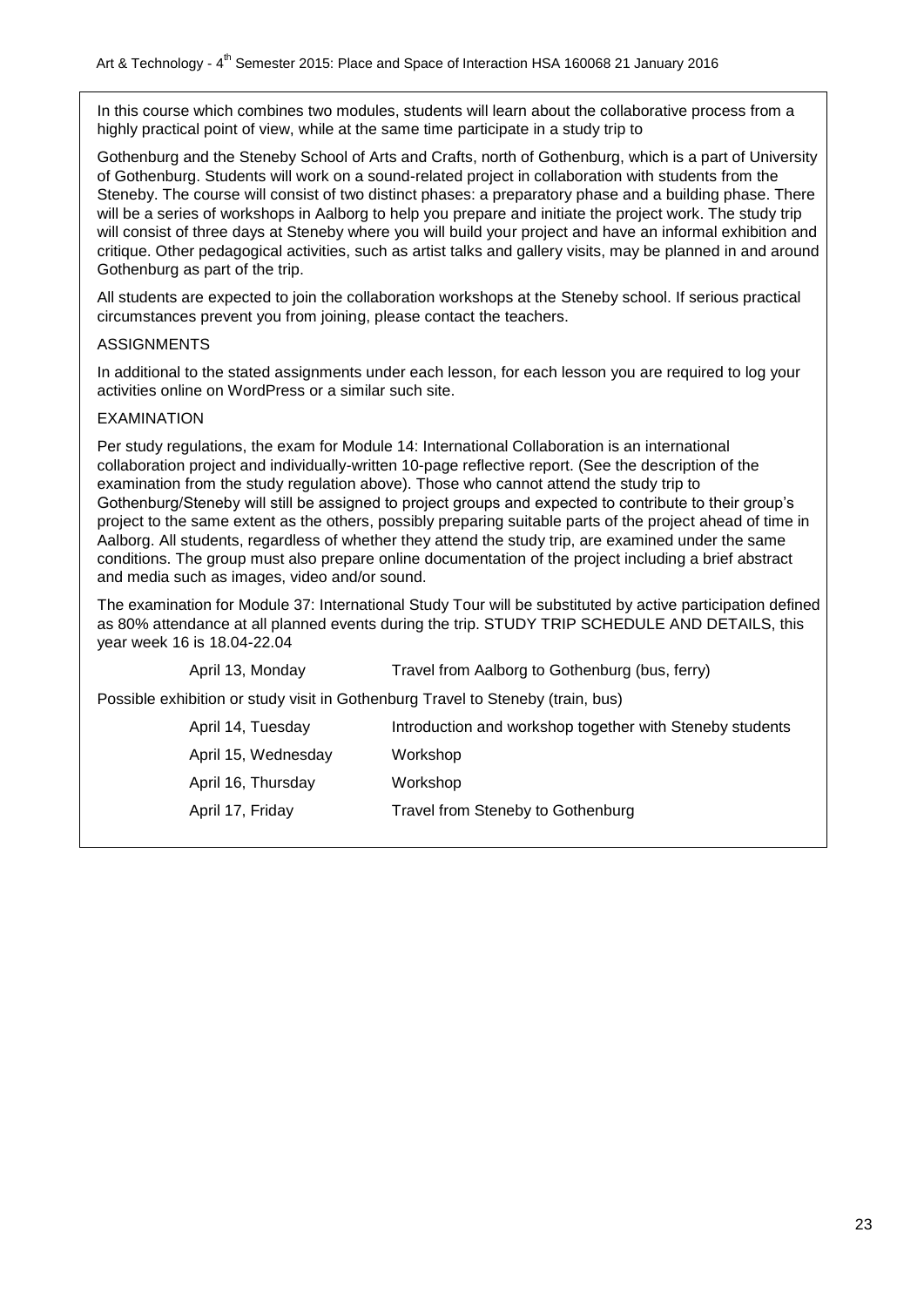|                                                                            | Possible exhibition or study visit in Gothenburg                                                                                                                                                                                                                                                          |  |
|----------------------------------------------------------------------------|-----------------------------------------------------------------------------------------------------------------------------------------------------------------------------------------------------------------------------------------------------------------------------------------------------------|--|
|                                                                            |                                                                                                                                                                                                                                                                                                           |  |
|                                                                            | <b>Travel to Aalborg</b>                                                                                                                                                                                                                                                                                  |  |
|                                                                            | Transportation details will be communicated in the<br>beginning of the course, and students are expected<br>to cover their own travel costs, possible exhibition<br>tickets and food. Students need to bring a sleeping<br>pad and a sleeping bag, since the accommodation<br>will be budget-style (i.e., |  |
|                                                                            | Information about the Steneby school and their<br>bachelor programs:                                                                                                                                                                                                                                      |  |
| free) on a classroom floor or equivalent.<br>http://steneby.se/in-english/ | http://www.hdk.gu.se/en/programmes-<br>courses/crafts-and-design-steneby                                                                                                                                                                                                                                  |  |
| Scope and expected performance                                             |                                                                                                                                                                                                                                                                                                           |  |
| Participants<br>Art 4 students                                             |                                                                                                                                                                                                                                                                                                           |  |
| Prerequisites for participation                                            |                                                                                                                                                                                                                                                                                                           |  |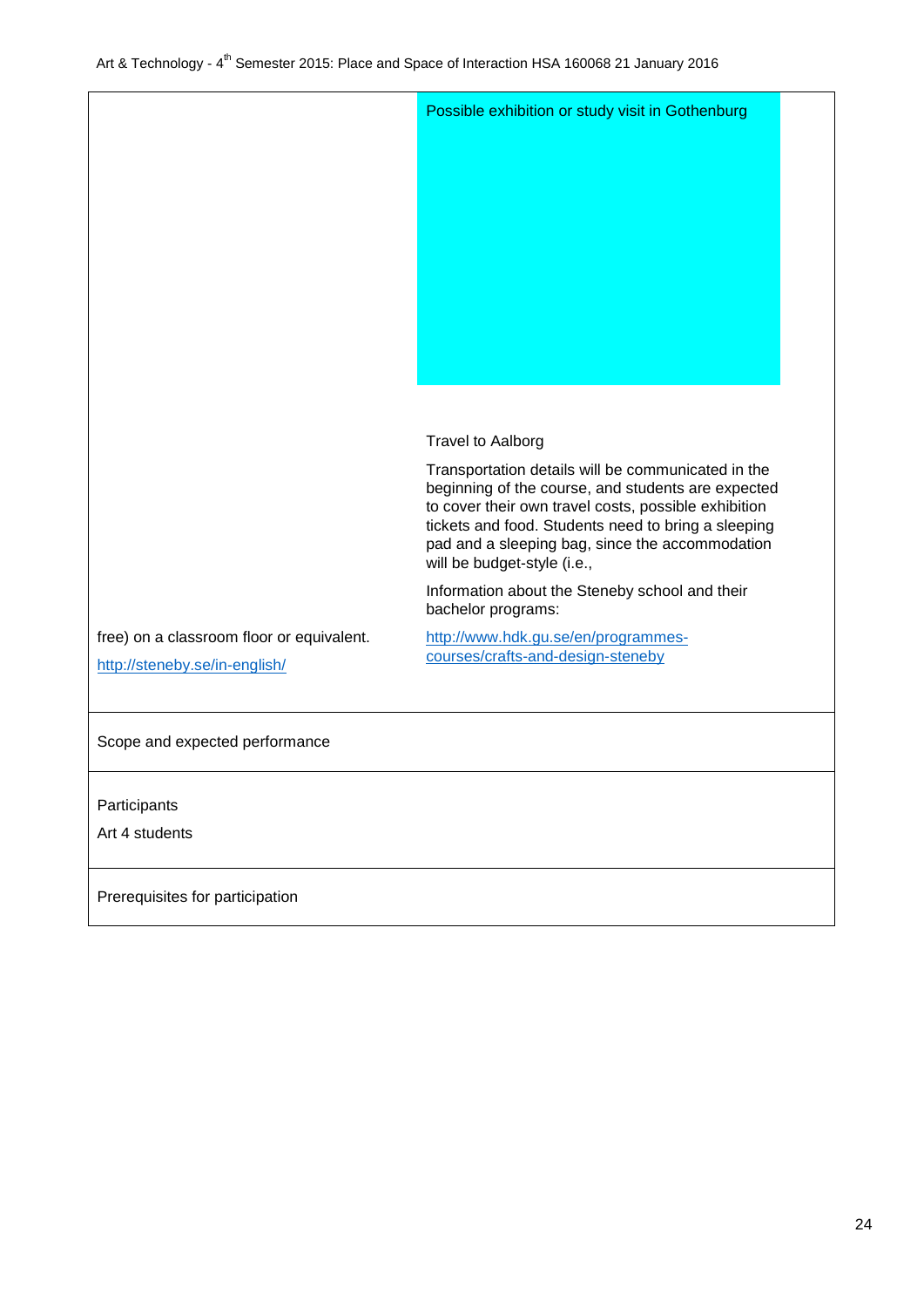Module activities (course sessions etc.)

LESSONS

Idea Formulation

Sort out ideas, concept, and respective competencies among participants. Form project groups (on both sides) depending on interests and competencies.

Assignment(s): Create a shared Wordpress (or equivalent) site to document your work process. Research Steneby School to assess competences of students (e.g., what they have expertise in, what have they made, what facilities they have). Brainstorm possible project ideas. Make initial contact with Steneby students.

Lecturer(s): PD

Living Laboratories: Collaborative Practices I

This lecture gives an introduction to collaborative practices between artists, curators and audiences. Based on theories, ideas and examples from international collaborative practices, we will discuss what would be the optimal conditions for production of interactive media art?

Lecturer(s): MS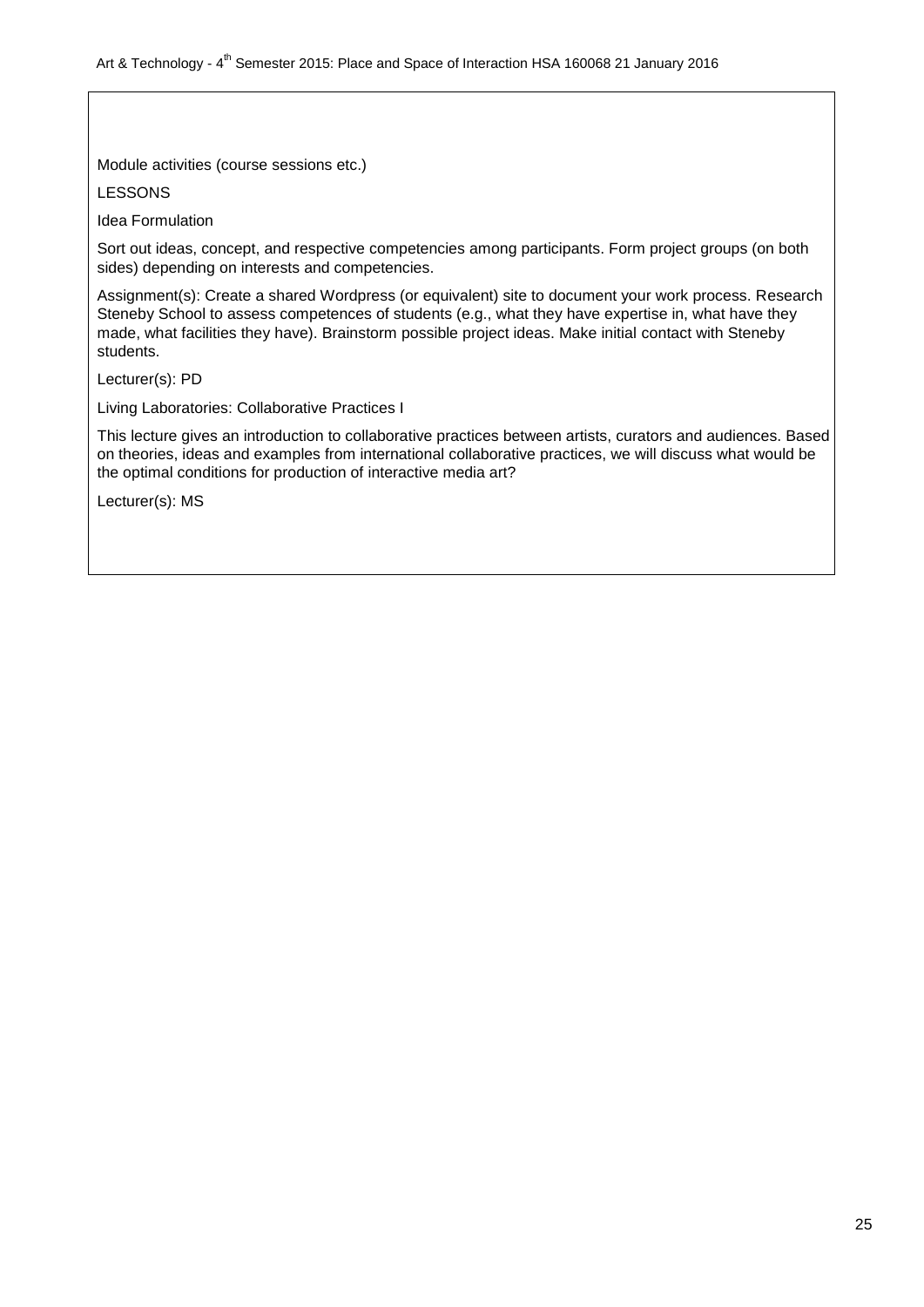## Literature:

Lizzie Muller and Ernest Edmonds: Living Laboratories: Making and Curating Interactive Art, Taylor and Francis Online Publication, 2007 (Moodle)

Assignment(s): Write a summary of the Muller / Edmonds text

Research on Related Works and Context

Conduct background research to find related works and what the larger context is for your own work.

Assignment(s): Find at least three related works and write a brief abstract describing the key points of each. Situate your own ideas within a larger theoretical and/or aesthetic context. Refer to any works that are not your own using the Harvard referencing style.

Lecturer(s): PD

Idea Walkthrough

Review/walkthrough of each other"s project ideas.

Assignment(s): An oral presentation that includes (1) a description of your project idea, (2) the larger context it is situated in and (3) related works. In addition, present a detailed plan for what remains to be done on the project and a timeplan for the workdays at Steneby. Lecturer(s): LP, PD, MS

Prototyping I

Workshop on prototyping ideas at Steneby.

Lecturer(s): LP, PD

Prototyping II

Workshop on prototyping ideas at Steneby.

Lecturer(s): LP, PD

Project Critique

Critique of each others projects at Steneby.

Assignment(s): Present your project(s) to the class. Lecturer(s): LP, PD

Collaborative Practices II: Transdisciplinarity and Participation

This lecture goes further into the ideas of collaboration and its impact on the art production and curating as "social" or "real" events or situations. Examples will be given as to how this "dream" of